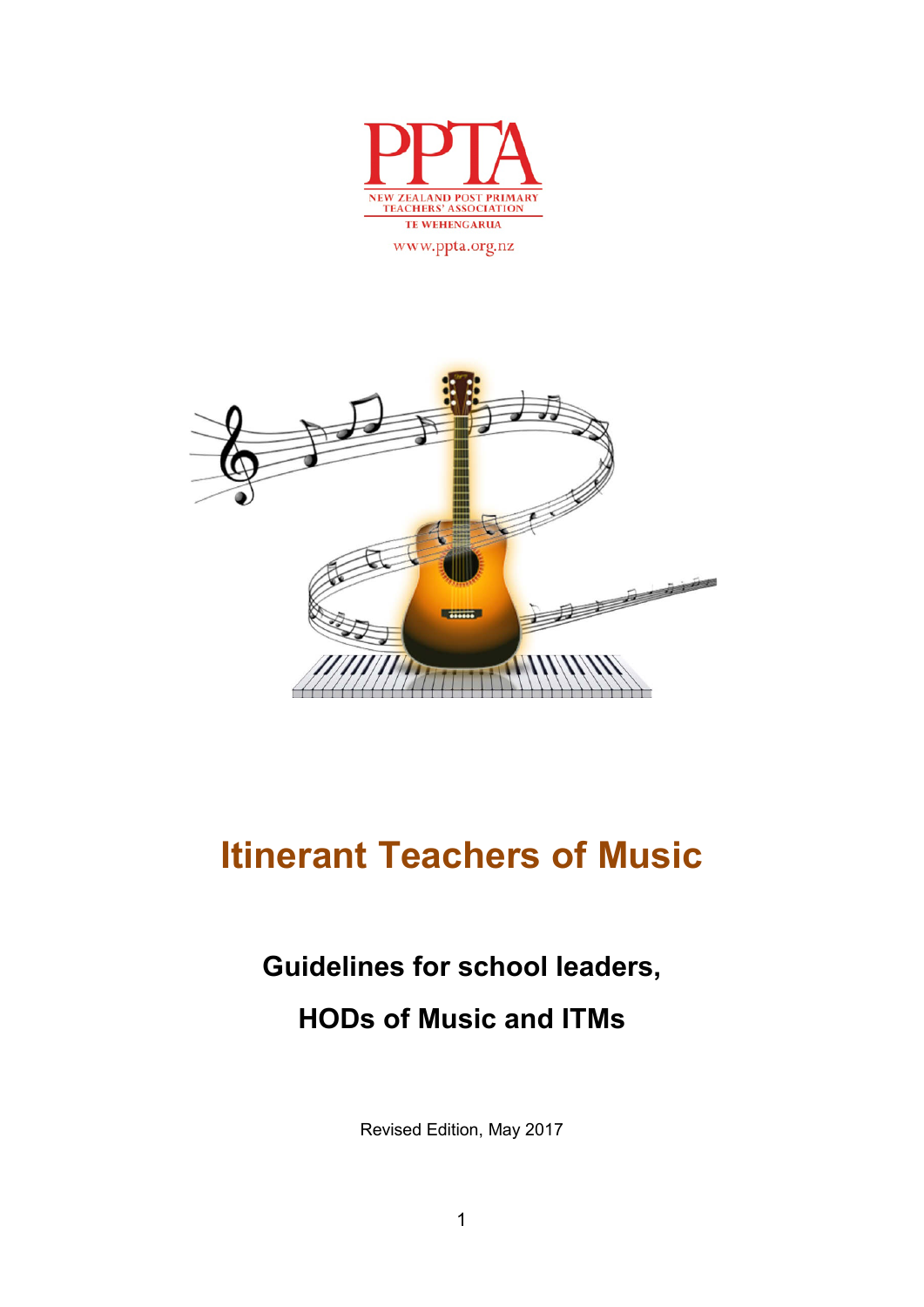These guidelines have been prepared by PPTA to assist schools and ITMs themselves to work their way through a range of issues:

- Being issued with and maintaining a full practising certificate as a teacher
- Gaining a Limited Authority to Teach
- Appraisal and attestation
- Professional development
- Employment, e.g. advertising, letters of appointment, collective agreement coverage, etc.

The original version of these guidelines was developed by a group consisting of ITMs, Music HODs, school leaders and PPTA staff. The registration aspects were checked by the Manager, Registration of the Teachers Council, Jenny Thomas, for accuracy. This revised edition takes into account the 2015 amendments to the Education Act which introduced the Education Council and made some significant changes to the registration framework.

PPTA wishes to thank the following people for their work on the first edition of these guidelines:

Katie McFarlane (HOD Music, Wellington College) Brent Stewart (HOD Music, Wellington East Girls' College) Jeff Lynex (DP, Karamu High) Marilyn Reynolds (ITM, Wellington region) Clyde Clemett (ITM, Wellington region) Karen Carter (Palmerston North Girls' High) Jenny Thomas (Registration Manager, NZ Teachers Council)

#### **Abbreviations**

- STCA: Secondary Teachers' Collective Agreement
- ASTCA: Area School Teachers' Collective Agreement
- ITM: Itinerant Teacher of Music
- IVT: Instrumental and Vocal Tuition/Tutor
- FTTE: Full Time Teacher Equivalent
- PCT: Provisionally Certificated Teacher
- PTC: Practising Teacher Criteria (formerly known as RTC, Registered Teacher Criteria)
- LAT: Limited Authority to Teach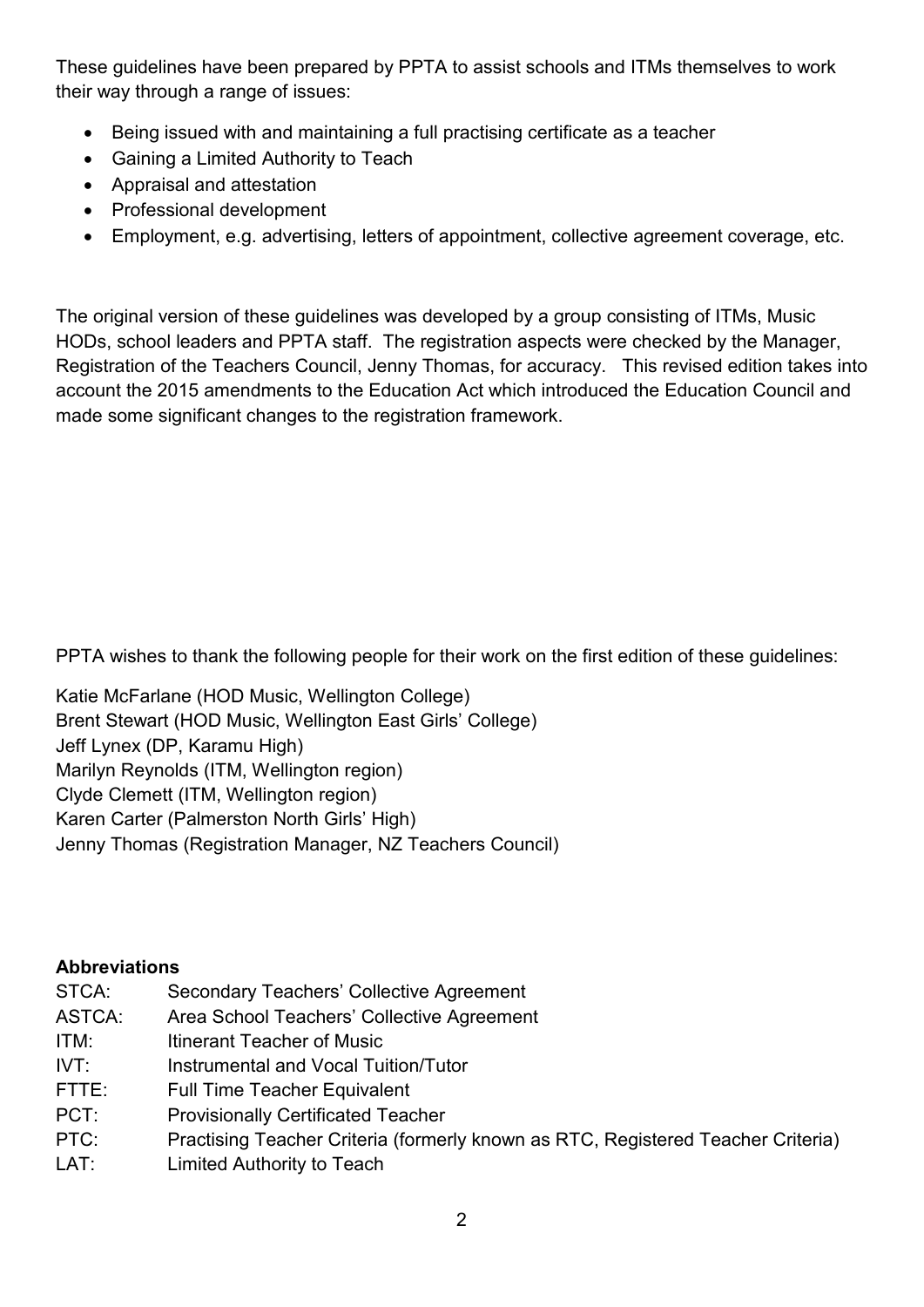### **Table Of Contents**

| <b>Background</b><br>1.                                                     | 4  |
|-----------------------------------------------------------------------------|----|
| 2.<br><b>Staffing for ITM positions</b>                                     | 4  |
| <b>Resourcing for equipment and materials</b><br>3.                         | 5  |
| <b>Employment</b><br>4.                                                     | 6  |
| Advertising of vacancies                                                    | 6  |
| Appointments                                                                | 6  |
| Tenure                                                                      | 7  |
| Collective agreement coverage                                               | 7  |
| Leave                                                                       | 8  |
| Non-contact provisions                                                      | 9  |
| General                                                                     | 9  |
| Professional responsibilities of the teaching profession<br>5.              | 11 |
| Appraisal                                                                   | 11 |
| Attestation for salary increments                                           | 12 |
| Professional learning and development (PLD)                                 | 12 |
| Registration, certification and authorisation<br>6.                         | 14 |
| Maintaining a full practising certificate                                   | 14 |
| Subject to Confirmation certification                                       | 14 |
| Being issued with full certification                                        | 15 |
| Collecting evidence for certification purposes                              | 16 |
| Limited Authorities to Teach                                                | 17 |
| Links, references                                                           | 19 |
| Appendix 1- Staffing Order 2015 Schedule 5                                  | 20 |
| Staffing Order 2015 Schedule 5 Instrumental and vocal music tuition         | 20 |
| Appendix 2 - Section 56, State Sector Act 1988                              | 21 |
| Appendix 3 - Sample letters                                                 | 22 |
| Appendix 4 - Examples of ITM evidence using the Practising Teacher Criteria | 24 |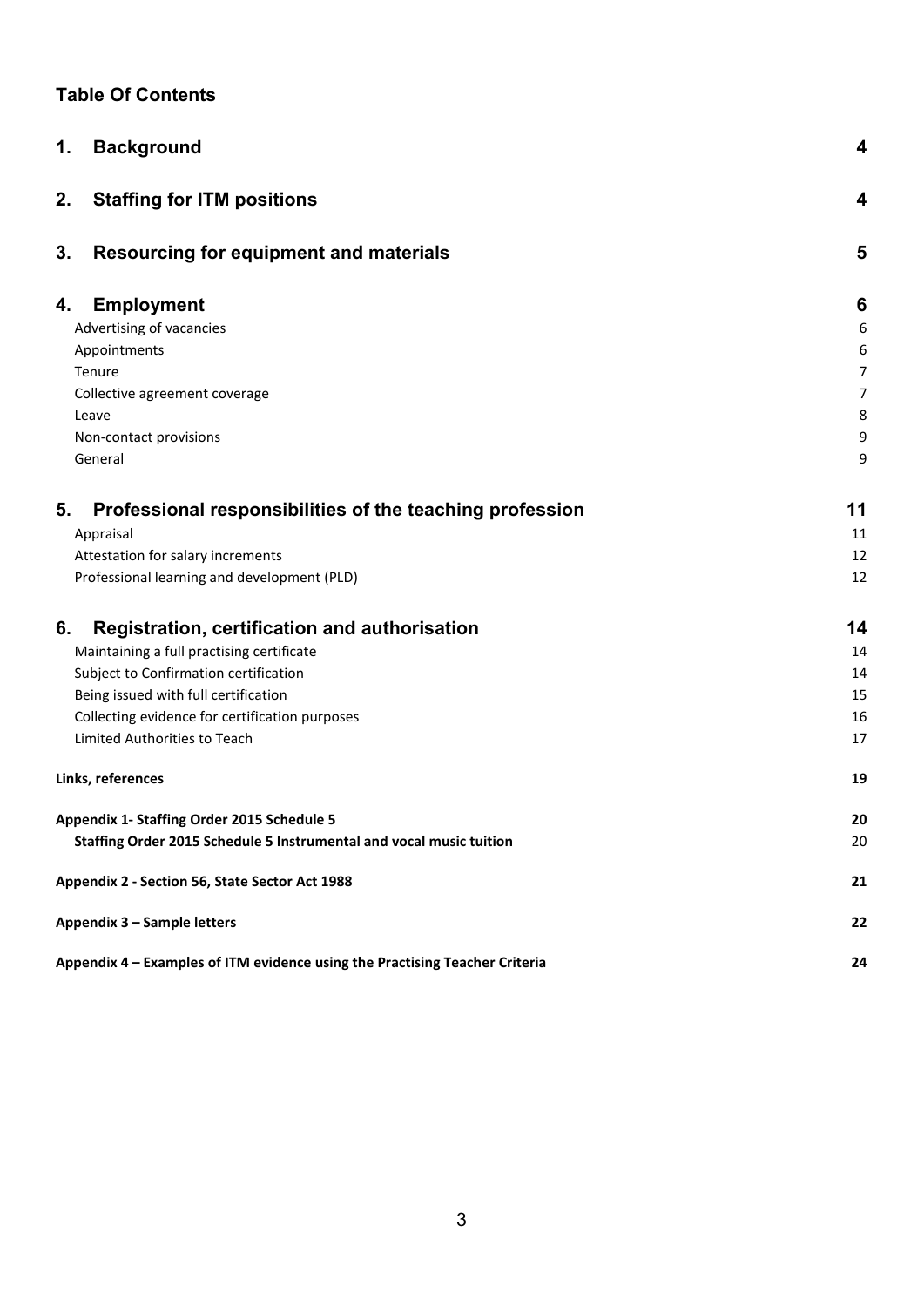### <span id="page-3-0"></span>**1. Background**

The Itinerant Teachers of Music scheme in New Zealand secondary schools has a long history. The scheme began as an Orchestral Music in Schools scheme in 1945, and initially provided parttime teaching positions in individual schools. In 1962, the first permanent positions were created, with the teachers working over a group of schools.

Over the years the scheme has evolved in many ways. Some of the full-time permanent positions remain in certain areas, but the majority of Itinerant Teachers of Music now are employed in parttime positions in individual schools, with them often having a number of these part-time positions which together may form something approaching a full-time load, but may also be only a small number of hours a week in total.

When the positions were all permanent and full-time, there was a designated base school which took responsibility for the range of issues that are covered in this guide, such as appraisal, professional development and registration. With the loss of most of these permanent positions, many ITMs now do not have the security of having a base school which takes responsibility for these matters, and they have become significantly casualised.

Furthermore, whereas once upon a time all ITMs were fully trained and qualified teachers, there are now many who are not teaching qualified (although they may be highly qualified in their specialist music area) and who are employed on Limited Authorities to Teach.

These guidelines seek to set out ways in which individual schools, and groups of schools, can ensure that ITMs are treated as the highly skilled professionals that they are.

### <span id="page-3-1"></span>**2. Staffing for ITM positions**

Every secondary school, area school and restricted composite school receives, as part of its regular staffing allowance, an allocation for Instrumental and vocal music tuition allowance, which is roll-based at 1FTTE per 1,000 Year 7-13 students.

For those schools which retain attached ITMs i.e. those listed in Schedule 5 of the Staffing Orders, there is an allocation of whole number FTTE (i.e. a number of full-time positions) of attached itinerant music teachers for instrumental and vocation music tuition. These schools also receive an ITM allowance of 0.1 FTTE per attached teacher, to a maximum of 0.4 FTTE, which is for management of the scheme. (Schedule 5 of the 2014 staffing order is attached as Appendix 1.)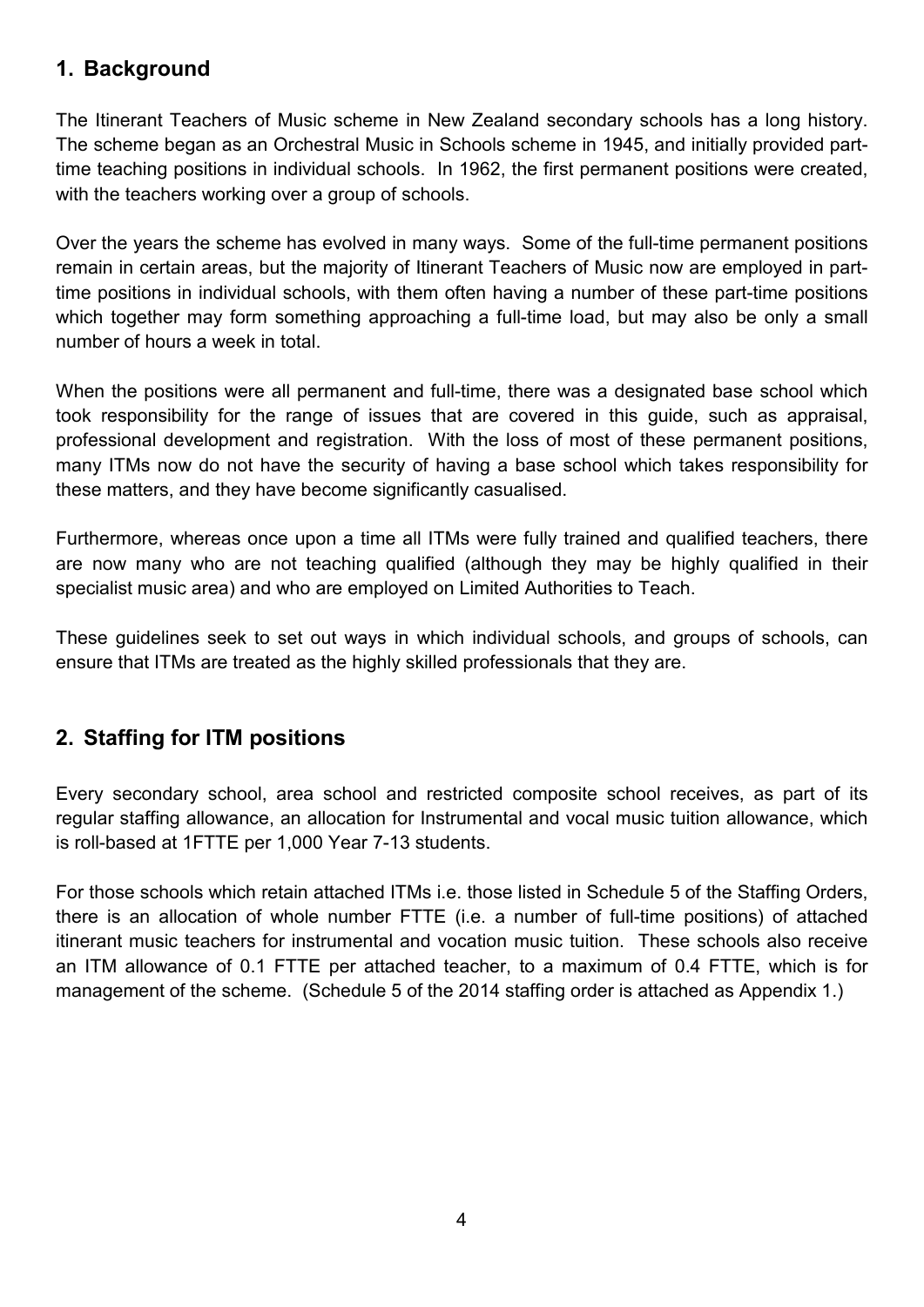### <span id="page-4-0"></span>**3. Resourcing for equipment and materials**

Music performance is a resource-hungry aspect of the curriculum, but that resourcing happens through a limited pool, the school's Operations Grant. The issue of what schools can charge parents/caregivers for is often fraught in Music Departments, but the rules are clear.

In 2013, the Ministry of Education issued a new circular, 2013-06, which clarifies those rules. The general principle outlined in the circular is that schools may not demand a fee to cover the cost of either tuition or materials used in the provision of the curriculum. ITMs are funded by the government, and therefore lessons with ITMs are deemed to be part of the curriculum.

The circular clarifies what can be charged for in Itinerant Music: "It is reasonable for parents to be charged for the hire of musical instruments owned by the school and used by students outside the delivery of the music curriculum." "Outside the delivery of the music curriculum" would apply to instruments that are taken home, e.g. violins, guitars, but not instruments that remain at the school, e.g. pianos, drum kits.

Within this charge it would be reasonable to recover a share of the cost of maintenance and insurance of these take-home instruments, including new strings, reeds, etc, given that these costs are related to the fact that they are used outside the curriculum. It would **not** be reasonable, however, to charge all students doing piano a share of the cost of regular tuning, or charge all students taking drum lessons a share of the cost of new drum-skins, because these instruments are not used outside the curriculum. Photocopying of music for use in ITM lessons would not be a legitimate charge either, because it is integral to the curriculum of the ITM programme.

The circular can be found at [http://www.minedu.govt.nz/NZEducation/EducationPolicies/Schools/PublicationsAndResources/Cir](http://www.minedu.govt.nz/NZEducation/EducationPolicies/Schools/PublicationsAndResources/Circulars/2013/Circular201306.aspx) [culars/2013/Circular201306.aspx](http://www.minedu.govt.nz/NZEducation/EducationPolicies/Schools/PublicationsAndResources/Circulars/2013/Circular201306.aspx)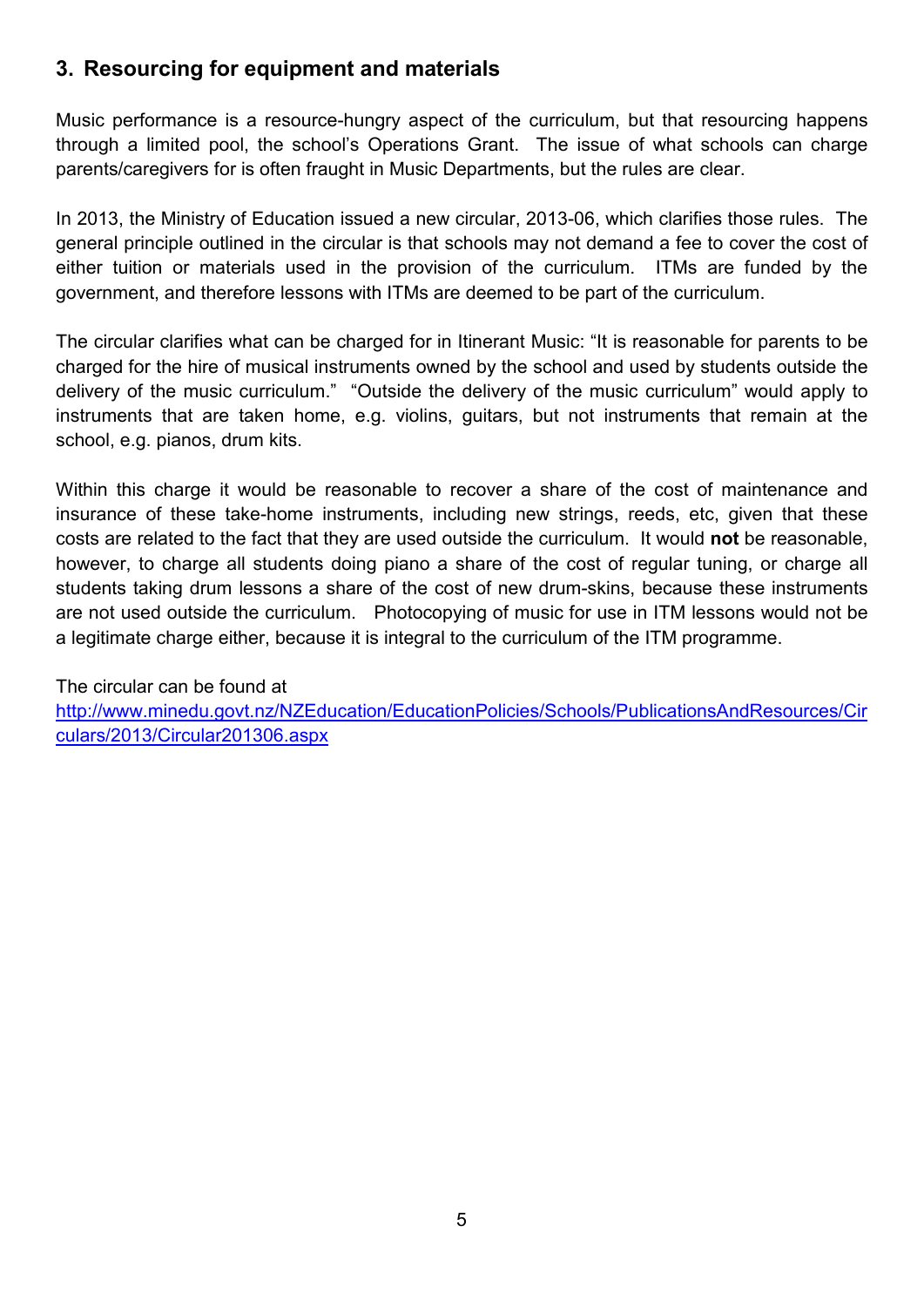### <span id="page-5-0"></span>**4. Employment**

There is a wide range of employment-related issues for ITM, including advertising of positions, appointments, tenure, collective agreement coverage, leave entitlements, and status as a teaching staff member.

The overriding principle that all employers in the state sector are required to abide by is one of good faith. Under the Section 56 of the State Sector Act 1988 (see Appendix 2), an employer is required to act as "a good employer" and to provide equal employment opportunities.

In addition, the Education Act stipulates that no-one may be employed in a teaching position unless they either hold a current practising certificate, or they have been authorised, i.e. they have been granted a Limited Authority to Teach (LAT). There is more detail about this in the section on LATs.

### <span id="page-5-1"></span>*Advertising of vacancies*

In deciding how to use its ITM staffing, a school is creating positions. That means that they are bound by the requirements of the Secondary Teachers' Collective Agreement with respect to advertising. The positions which must be advertised in the Education Gazette at least 14 days before the closing date are the following:

- 1) Permanent full-time positions
- 2) Permanent part-time positions
- 3) Long-term relieving positions of more than one term
- 4) Fixed-term full-time positions of more than one term.
- (STCA 3.2.2, ASTCA 2.2.2)

(The difference between a relieving and a fixed-term position is that in a relieving position you are replacing an existing staff member who is on leave, whereas a fixed-term position is one created for a defined period, and the school must have reasons for it not continuing beyond that period.)

This means that many ITM positions do not require advertising in the Gazette because they are fixed-term and part-time. However, as part of a school's obligation to behave as "a good employer", there must be some form of advertising of the vacancy. This might, for example, be on the school's website, or a local newspaper, or in a music publication, or it could be a global advertisement in the Gazette for the following year listing the music specialisms likely to be required but without a definitive number of tuition hours specified.

Furthermore, for a school to be able to endorse your application for a Limited Authority to Teach, they are required to attest to the Education Council that they have seen evidence that you have skills and experience appropriate to advance the learning of students, or skills that are in short supply. For short supply, they would have attempted to fill vacancies with a trained and qualified teacher in the area in which you have specialist skills but been unsuccessful, and would provide evidence of this, such as an advertisement and other information.

### <span id="page-5-2"></span>*Appointments*

All appointments must be confirmed in writing, with a letter of appointment which specifies the hours of work, tenure and other conditions of the appointment. For part-time teachers, any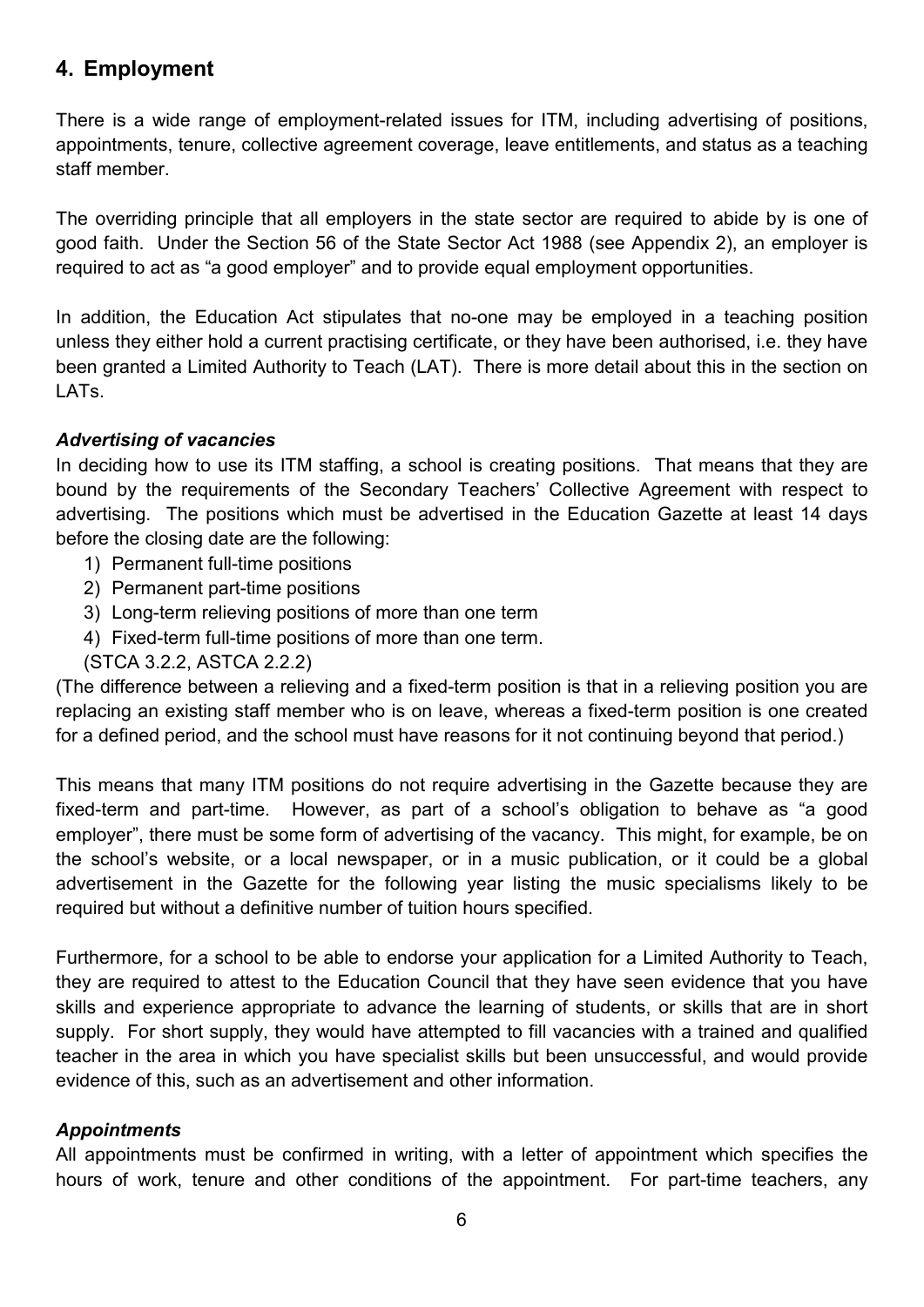changes in the permanent hours of work must be agreed with the teacher and confirmed in writing, and any changes in non-permanent hours that apply for four weeks or longer must be agreed and confirmed in writing. (STCA 3.2.2, ASTCA 2.2.2) Sample letters of appointment are attached as Appendix 3. These appointment processes should all be completed, including signing by the ITM of acceptance of a position offered, before teaching begins.

The normal term of a one-year fixed-term appointment would be from 28 January to 27 January the following year. This recognises the fact that the staffing provided to schools for ITMs is on a full year basis. If a school is reducing the length of the school year for its ITMs, this is likely to be because they are banking the staffing "saved" to use for another purpose. PPTA's position is that this is unfair employment practice and not acting as a good employer. Like any other employee of the school, an ITM is entitled to the same holiday period as other teachers for planning, preparation, professional learning and personal refreshment time.

PPTA recognises that it can be challenging for a school to determine finally, before 28 January, which itinerants and for how many hours they will require. The best practice approach to this would be to commit to continued employment of their ITMs into the new year with the proviso that the exact hours could be adjusted slightly in the new year depending on demand.

#### <span id="page-6-0"></span>*Tenure*

The Employment Relations Act (2000) is very clear that an employer must have genuine reason, based on reasonable grounds, to make a position fixed-term rather than permanent, whether it is full-time or part-time. In the case of ITMs, a genuine reason could be about fluctuating demand for their particular instruments/voice from year to year. However, if an ITM could show that they had been employed in a particular school for the same number of hours, or at least the same minimum number of hours, for at least two consecutive years, a case could be made to say that there are not reasonable grounds for fixed term employment. In addition, a position cannot be made fixedterm in order to give the employer time to "try out" an employee for suitability.

However, the Education Act does not allow a school to employ in a permanent position someone who is not registered and who does not hold a current practising certificate. If an ITM is on a Limited Authority to Teach (LAT), then they must be employed on a fixed-term agreement, and the Education Council, in granting the LAT, will impose limits on the length of the LAT. The maximum length is three years.

#### <span id="page-6-1"></span>*Collective agreement coverage*

All teachers in secondary schools are entitled to be covered by the Secondary Teachers' Collective Agreement, if they choose to join PPTA. Clause 1.4(a) makes this specific in stating that the agreement "covers work undertaken in state and integrated schools by … Itinerant teachers of instrumental music employed by secondary schools". The Area School Teachers' Collective Agreement does not specify ITMs in its coverage clause, but they are covered by the statement that it covers "teachers (excluding principals) employed in area schools" (ASTCA 1.3.1).

Whether an ITM is full-time or part-time, and whether they are a certificated teacher or on a Limited Authority to Teach, they are entitled to apply for full membership of PPTA. The membership fee is calculated at 1% of the fortnightly base salary, which is the sum of all the full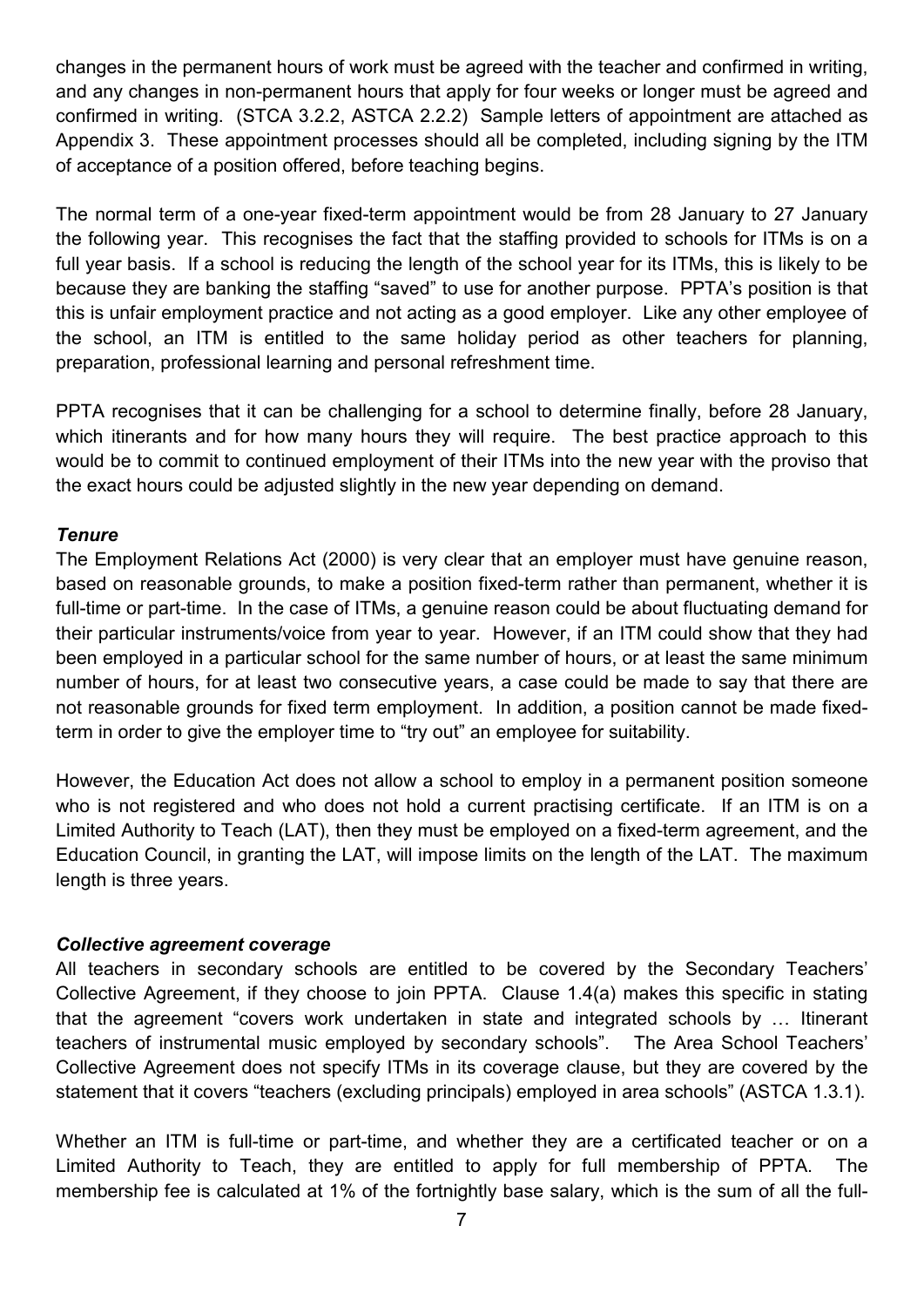time or part-time earnings excluding units and allowances. If an ITM is working across schools, they should specify on the membership application form one of their schools as the base school for membership, in order to have the right to participate in branch activities there, e.g. voting, receiving *PPTA News*, receiving newsletters that are emailed via the branch, etc. Advice about membership, and the application form, are at [http://ppta.org.nz/membership-111.](http://ppta.org.nz/membership-111) Being a member of PPTA entitles an ITM to expert assistance from the Field Service with employment matters.

Even if an ITM chooses not to join the union and be covered by the collective agreement, they must be on an individual agreement that is based on the collective agreement. ITM positions are teaching positions. PPTA is aware of schools offering ITMs employment as contractors. This is inappropriate, regardless of whether the ITM is being paid out of entitlement staffing or the Operations Grant, and regardless of whether they are certificated as a teacher or not.

In addition, if an ITM chooses an individual agreement based on the collective agreement, it is important to ensure that the pay rate in the individual agreement is adjusted as the collective agreement rate goes up. (There have been cases where this has not happened.)

PPTA has heard of situations where "tutors" have been organised by state schools to provide instrumental or voice tuition in school hours and charged students. This is absolutely against regulations, if it involves ITMs hired using staffing paid for by the Ministry, and/or if the tuition is required to enable students to participate in the curriculum e.g. in Music. Ministry of Education Circular 2013-06 contained extensive clarification about what can be charged for in state schools. On the matter of music tuition, it contains the following statement:

| Tuition from Itinerant<br><b>Teachers of Music</b> | Programmes provided within school time may not be charged for.<br>Itinerant Teachers of Music (ITMs) are paid for by the Ministry, and<br>this tuition is part of the school curriculum. Students who are taught<br>by ITMs may not be charged tuition fees. |
|----------------------------------------------------|--------------------------------------------------------------------------------------------------------------------------------------------------------------------------------------------------------------------------------------------------------------|
|                                                    | It is reasonable for parents to be charged for the hire of musical<br>instruments owned by the school and used by students outside the<br>delivery of the music curriculum.                                                                                  |

On the other hand, tuition offered outside school time, including during lunch times, might possibly be able to be charged for, but **not** if it is offered by ITMs. The Circular states:

### <span id="page-7-0"></span>*Leave*

An ITM has the same entitlements to leave as any other teacher, as set out in the collective agreement (or an individual agreement based on it). PPTA has heard of situations where ITMs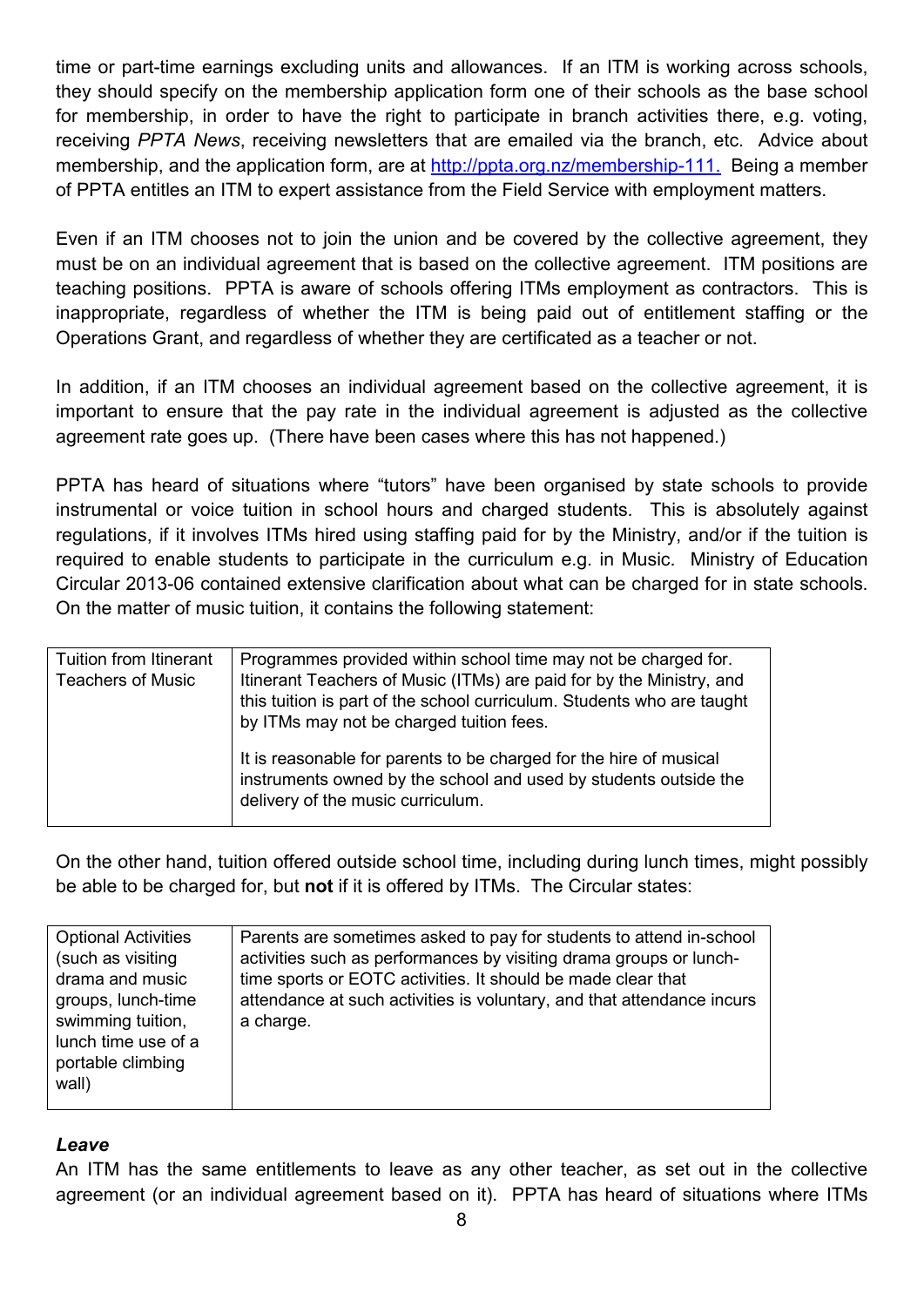who need to take sick leave or other kinds of leave which are normally paid leave have been expected to find a replacement and pay them. This is unacceptable. If an ITM is on paid leave, the school can hire a replacement (if one is able to be found) and the leave taken would be reported in the school's payroll return as with any other teacher.

### <span id="page-8-0"></span>*Non-contact provisions*

Like other teachers, ITMs have non-contact entitlements. Non-contact time is described in the STCA as "an acknowledgement of the importance to quality education of the duties other than classroom teaching … which teachers are required to undertake while schools are open to instruction". These duties include preparation, assessment, pastoral care, administration. (STCA 5.1.1 and 5.2.1)

For those ITMs who are full-time, this should total five timetabled non-contact hours per week, but it "may be a combination of differing periods of time which total no less than the equivalent of five non-contact hours" (STCA 5.2).

For ITMs who are part-time, the situation is a bit more complicated. In the case of an ITM employed between 0.48 and 0.89 in a single school, the employer is required to "endeavour to provide" non-contact time that is proportionate to the full-time amount. For a 0.89 teacher, therefore, they should endeavour to provide 4.45 non-contact hours and for a 0.48 teacher, they should endeavour to provide 2.4 non-contact hours (STCA 5.2.6(a)).

However, should they be unable to provide that full amount, the STCA contains a table showing minimum amounts of non-contact which they must provide, which for a 0.89 teacher would be 3 hours, and for a 0.72 teacher would be 0.5 hours (STCA 5.2.6(b)). Between 0.72 and 0.48, there is no minimum but the employer should "endeavour to provide" some non-contact. Below 0.48, the employer has no obligation to even endeavour to provide non-contact. (The full table can be seen at [http://ppta.org.nz/collective-agreements/stca/91-part-five?showall=&start=3\)](http://ppta.org.nz/collective-agreements/stca/91-part-five?showall=&start=3)

To calculate the proportion of a full-time position that an ITM is employed at, take the number of hours employed and divide them into 25, e.g. 6/25 = 0.24.

All part-time teachers must be paid a salary that is a proportion of the appropriate salary step relative to their hours, but with an 11% loading on top of that, which the STCA describes as "equal to an additional payment of one hour for each nine timetabled hours".

#### <span id="page-8-1"></span>*General*

An ITM is employed as a member of the professional teaching staff of a school, however few hours they teach. This means that they should be on the same footing as any other member of staff in matters such as:

- Needing to have a current practising certificate or authorisation to be employed in a teaching position.
- Participation in the school's appraisal system, induction and mentoring for beginning teachers if relevant, and procedures for renewal of practising certificates – for these matters, see separate section below.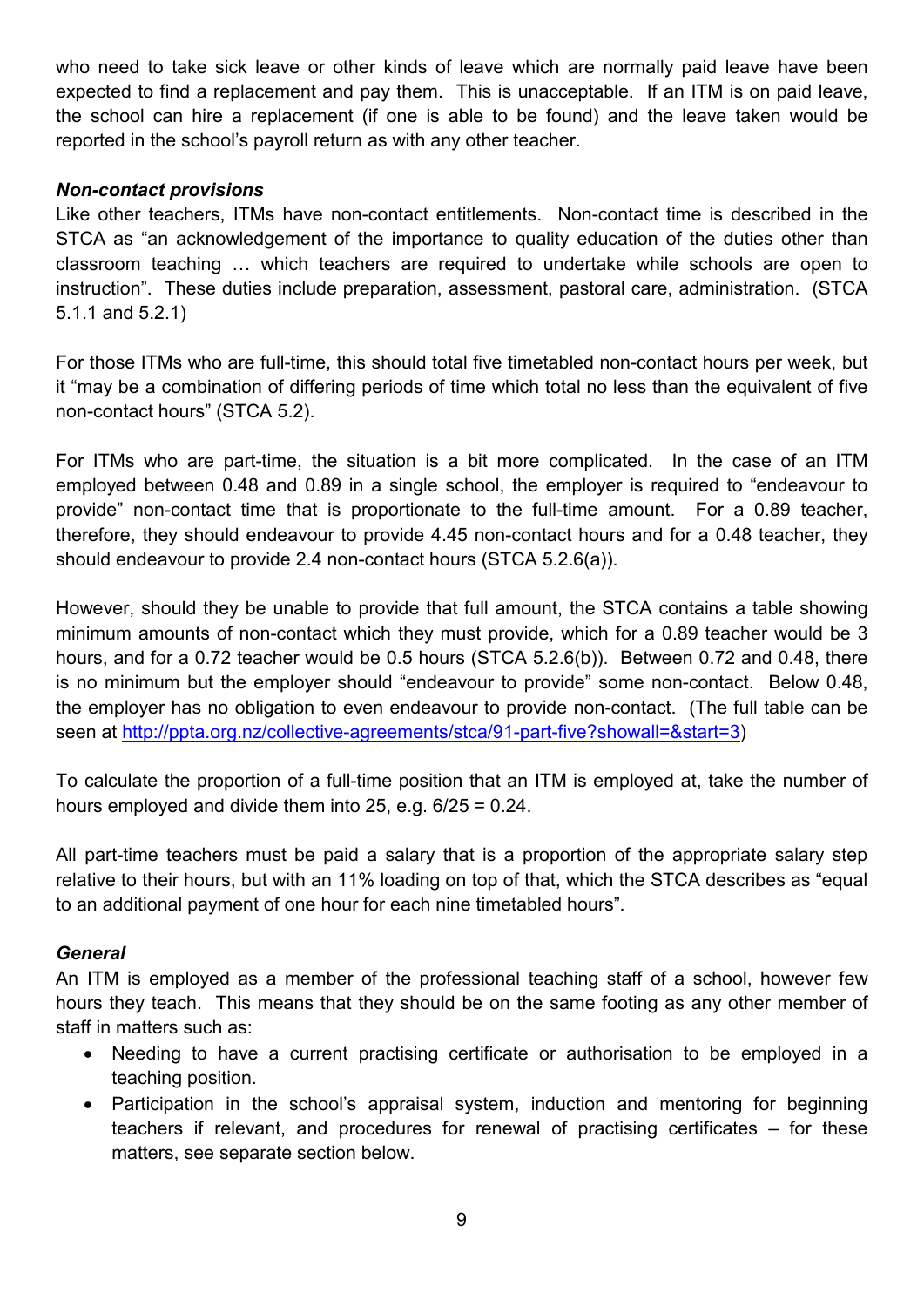- Being provided with school newsletters, the school calendar, information about school closures, teacher only days, timetable changes, etc.
- Equipped with information about expectations of those employed in teaching positions such as professional conduct expectations of the school, the behaviour management system, lock-down and other emergency arrangements, specialist support available such as from an SCT or guidance counsellor.
- Being given a log-in to the school internet and student management system for providing reports on their students (if required).
- Opportunity to participate in staff-wide PLD sessions.
- A safe working environment, e.g. a window in the door of any rooms in which they teach individuals or small groups, and access to any relevant information about issues of concern with individual students.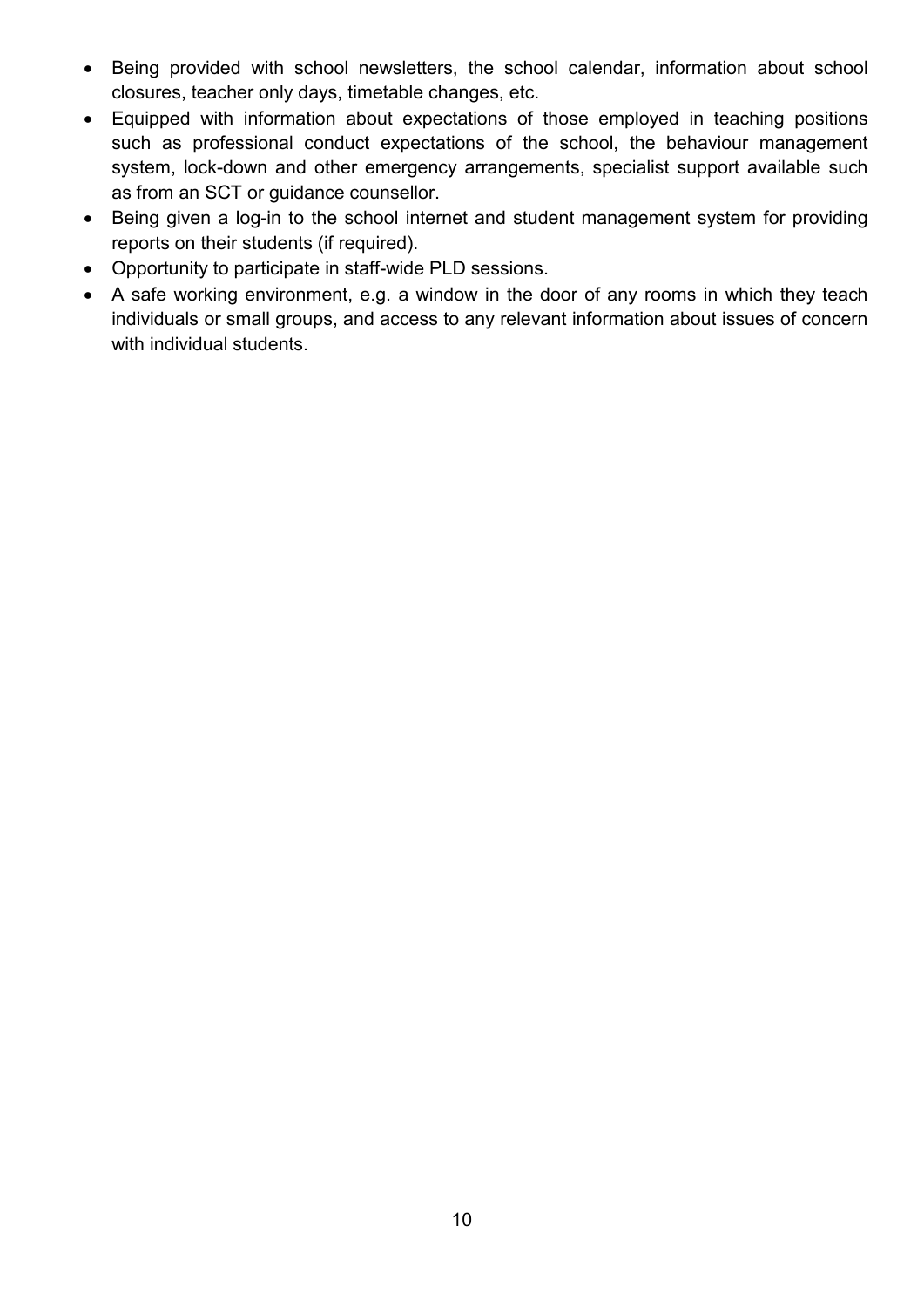### <span id="page-10-0"></span>**5. Professional responsibilities of the teaching profession**

An ITM position is a teaching position, and therefore holders of those positions are required, under the Education Act, to be registered teachers with a current practising certificate or else covered by a Limited Authority to Teach. This means that they are bound by all the professional responsibilities of being a teacher. This is regardless of whether the ITM is a trained, qualified and registered teacher with a current practising certificate which is either provisional, full or subject to confirmation, or is not trained as a teacher but has some specialist music qualifications and has a current Limited Authority to Teach.

### <span id="page-10-1"></span>*Appraisal*

Regular appraisal is a right and an obligation for teachers, and one of the ways that teachers continue to learn throughout their careers so that they can provide the best possible service to their students. ITMs have a vested interest in being part of appraisal because this provides opportunities to develop practice, access professional learning and development, gain formal feedback on practice, maintain ongoing certification/authorisation and to receive salary increments (through the attestation part of the process – see below) .

Every school is required to operate an appraisal process. Processes used by schools differ, and an ITM working across schools might have to work within these differences. PPTA's website contains information about appraisal, and links to other relevant information, at <http://ppta.org.nz/resources/publication-list/2432-teacher-appraisal-resources>

A school's appraisal process should be set out in its teachers' handbook, and should involve an annual cycle which includes a reflective process on teaching using the Practising Teacher Criteria (formerly known as the Registered Teacher Criteria), goal-setting for the coming year, identification of professional learning requirements, a schedule of classroom visits and meetings, and an end-of-year evaluation of progress towards the goals. The period near the end of the school year when the seniors have gone on exam leave could be a good time of year for schools to fit in appraisal interviews.

ITM's need to see themselves as employed in a teaching position delivering part of the school's curriculum. This means an ITM is responsible for outcomes for students and therefore the ITM must be responsible for the full cycle of teaching and learning from planning, teaching, reporting, and reflecting on their practice and the impact of their teaching on student outcomes.

Ideally, evidence for an appraisal conversation ought to flow out of an ITM's normal practice of constant reflection, teaching practice, record-keeping, and communication with others, especially the HOD Music. It would be most inappropriate for an ITM to be appraised by someone who knew nothing about their work as an ITM, so the HOD Music is the most obvious appraiser, as they should be very aware of the work that the ITM is doing, including its outcomes for students. An ITM should be visited at least twice during the year for formal observation of their teaching. This should normally be by the HOD, but could be by others with relevant skills, e.g. the Specialist Classroom Teacher, or a Deputy Principal.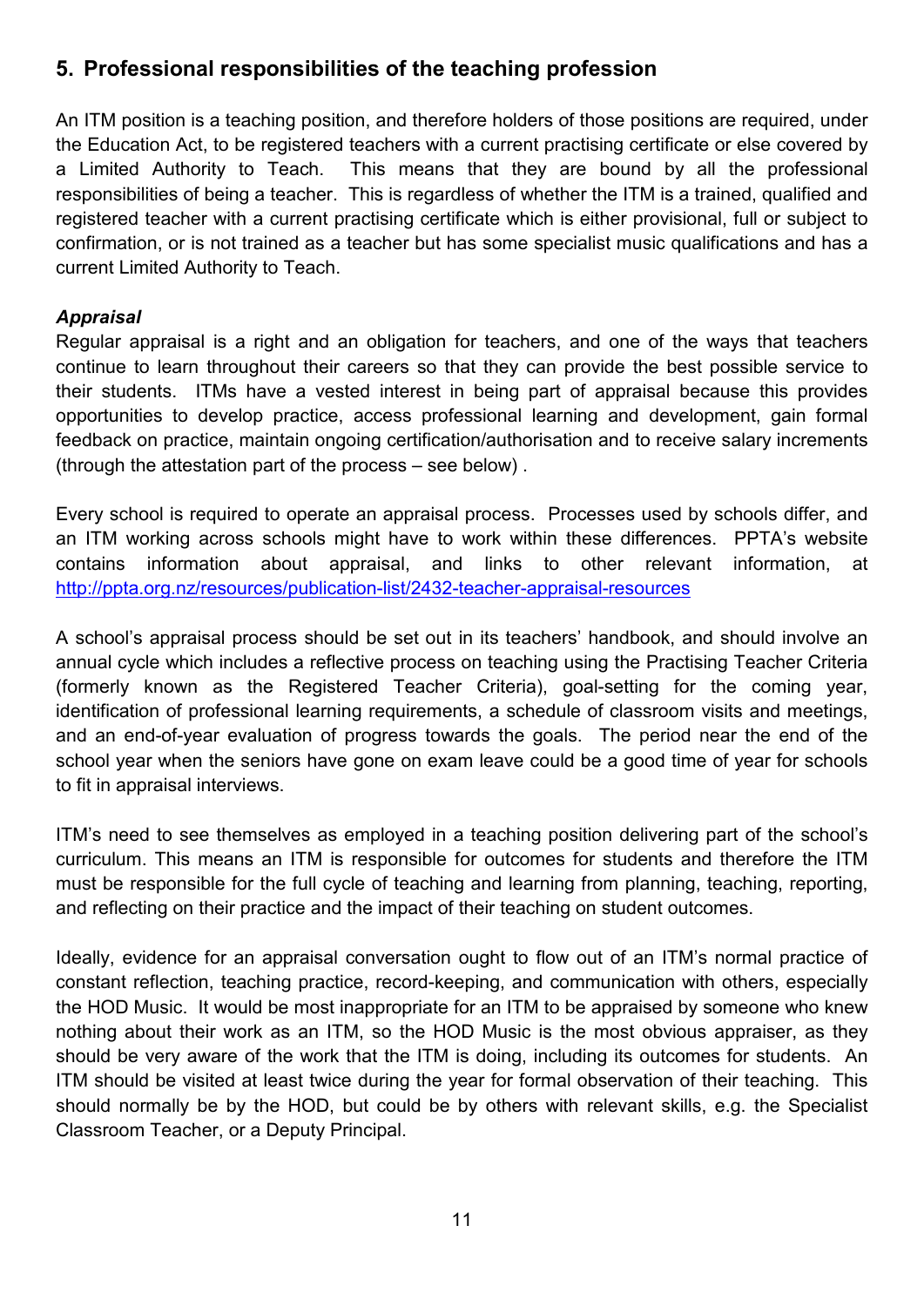Appraisal provides an opportunity for teachers to identify the things that they are doing well and how they might build on those, and to identify the things that they need further support to do better. It is a time to reflect on the role and the job description, and to review goals set the previous year and set new ones.

Schools employing ITMs need to find a way to include them in their appraisal system as appropriate. How this is made to work will differ because of the wide diversity in employment situations of ITMs.

ITMs on Limited Authorities to Teach are not specifically required by the Education Council to be appraised using the Practising Teacher Criteria for the purposes of a LAT, however they should be appraised annually like other teaching staff, and the PTCs are a good guide to what good teaching looks like. As part of a LAT application, a person does need to provide supporting evidence including a self-reflection on their practice.

The amount of record-keeping required as part of the school's appraisal process varies, but the responsibility lies with those employed in teaching positions themselves to retain their own professional records of service, e.g. appraisal process paperwork, evidence towards attestation for salary increments, and records of professional development undertaken.

#### <span id="page-11-0"></span>*Attestation for salary increments*

Attestation for salary increments is normally integrated with a school's appraisal process. If an ITM is employed across multiple schools, it is very important that there is a written agreement between the employers about who will attest the ITM as having completed satisfactory service in order to receive a salary increment when it is due. This agreement about which school will take responsibility for the attestation could be done as part of the agreement regarding certification and appraisal discussed above.

Each fortnight, a school downloads from Novopay an Increment Report, and this will show when a teacher's hours have reached the equivalent of a full-time year. (For an ITM doing 0.5 FTTE in total across schools, this would be after two years, for example.)

### <span id="page-11-1"></span>*Professional learning and development (PLD)*

PLD is also a right and an obligation for teachers. The STCA places it under the Good Employer responsibilities, and says that all employers are required to provide "opportunities for the enhancement of the abilities of individual employees" (STCA 3.1.1). This means that ITMs should be given opportunities to access school-wide PLD, but also there should be provision for them to access PLD that is directed at their individual needs. The appraisal process is a good opportunity to identify these individual needs and possible ways of addressing them.

At the same time, ITMs have a professional obligation to take initiatives themselves to improve their practice and their professionalism. The Practising Teacher Criteria cover this in Criterion 4, "Demonstrate commitment to ongoing professional learning and development of personal professional practice" and in Criterion 12, "Use critical inquiry and problem-solving effectively in their professional practice". ITMs should consider what opportunities exist for them through local music organisations, membership of MENZA, participation in master classes, etc. An ITM needs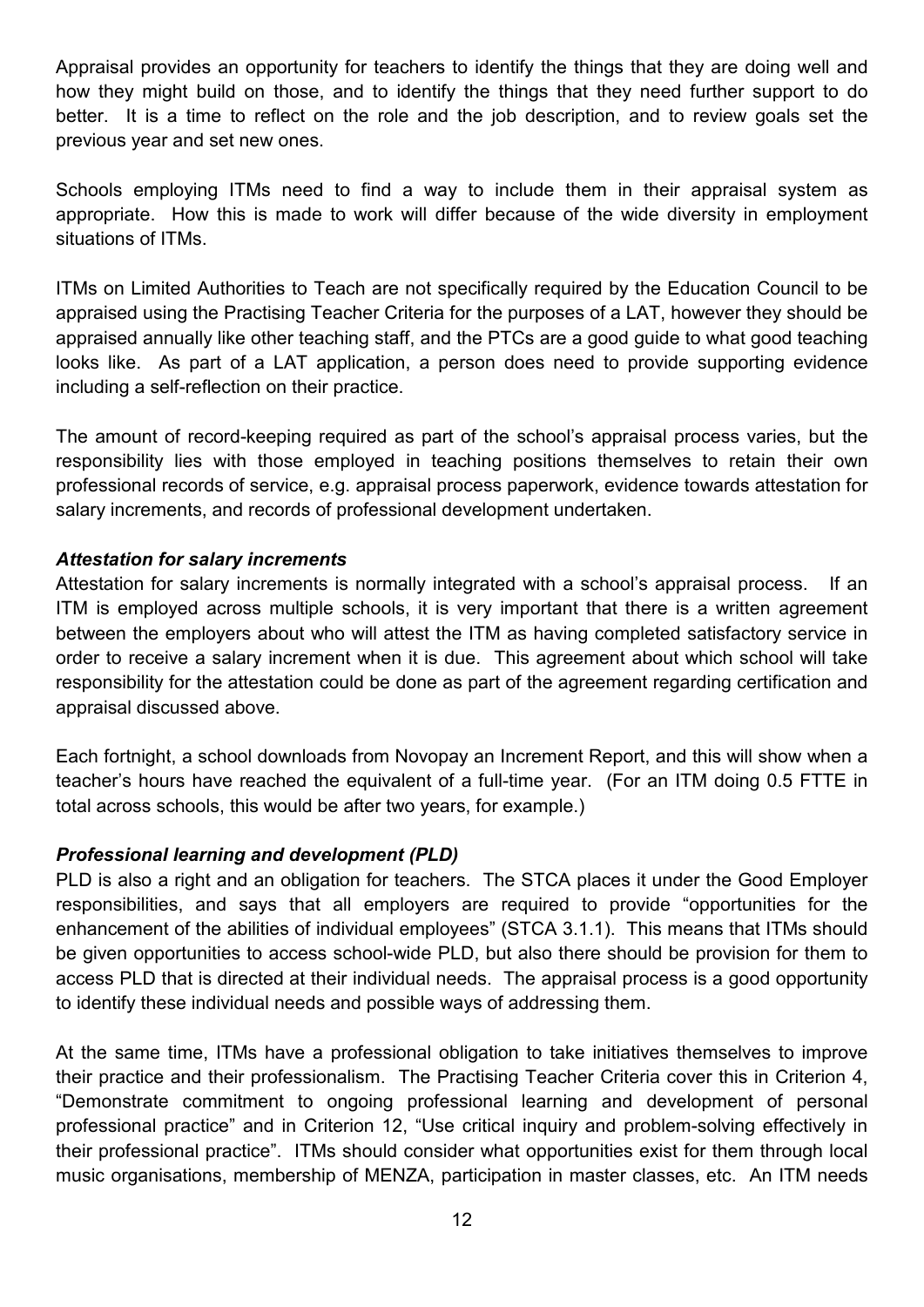to ensure that in undertaking professional development they reflect on it and the value of it for themselves and the students they teach.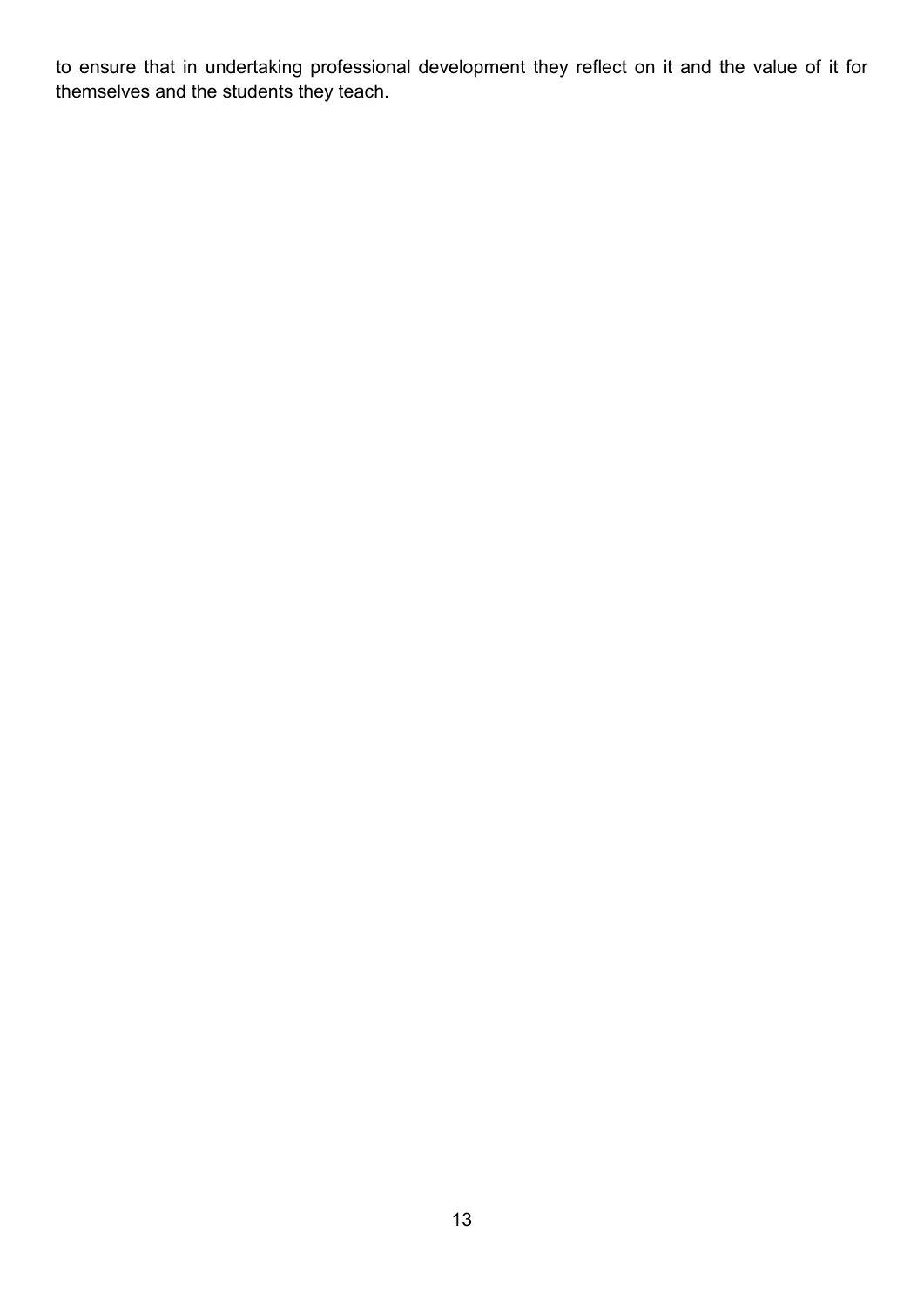### <span id="page-13-0"></span>**6. Registration, certification and authorisation**

The information in this section has been updated as a result of the Education Amendment Act 2015, which replaced the Teachers Council with the Education Council, and made changes to the registration framework, including a separation of registration from the holding of practising certificate. A trained and qualified teacher may retain registration indefinitely, but they may not be employed in a school without holding a current practising certificate in one of three categories: full, subject to confirmation, or provisional. Holding a practising certificate is now called 'certification' rather than 'registration'. This change also led to the Registered Teacher Criteria becoming Practising Teacher Criteria (PTCs), because they are the criteria that must be met to continue to hold a practising certificate. There were also significant changes in the rules for Limited Authorities to Teach.

### <span id="page-13-1"></span>*Maintaining a full practising certificate*

For teachers who already hold a full practising certificate, the requirements to maintain this are:

- Being satisfactorily trained to teach, which should not require evidence because it will already have been supplied when first applying for registration and a provisional practising certificate;
- Being of good character and fit to be a teacher, as evidenced through a police vet plus evidence that they have the qualities and attributes for teaching and do not have any physical or mental health conditions that affect ability to carry out the role;
- Having evidence of satisfactorily completed recent teaching experience, i.e. evidence of being meaningfully assessed using and meeting all of the Practising Teacher Criteria in employment in teaching positions. These teaching positions must have covered two years within the last five years or one year within the last three. This needs to be uninterrupted employment in blocks of six consecutive weeks or more;
- Having completed satisfactory professional development;
- Showing commitment to the Code of Ethics, evidenced through a declaration on the renewal application;
- Proficiency in English or Te Reo Maori, which will already have been evidenced in the initial registration and meeting the PTCs.

The aspect of the requirements for maintaining full certification which seems to cause most issues for part-time ITMs is the "satisfactorily completed recent teaching experience" and the sufficiency of the position(s) for the ITM to demonstrate, with evidence from their professional practice, that they meet all the Practising Teacher Criteria.

While there is no minimum number of teaching hours specified, as there is for teachers who are provisionally certificated, the Education Council does require that the teaching service to maintain a full practising certificate "has been sufficient (i.e. neither too part-time nor too casual)" and recent enough "to enable their professional leader to make a meaningful assessment using the Practising Teacher Criteria". The Council will determine in any individual situation whether the professional leader's assessment about whether the position was too part time or too casual or not was reasonable in the circumstances.

### <span id="page-13-2"></span>*Subject to Confirmation certification*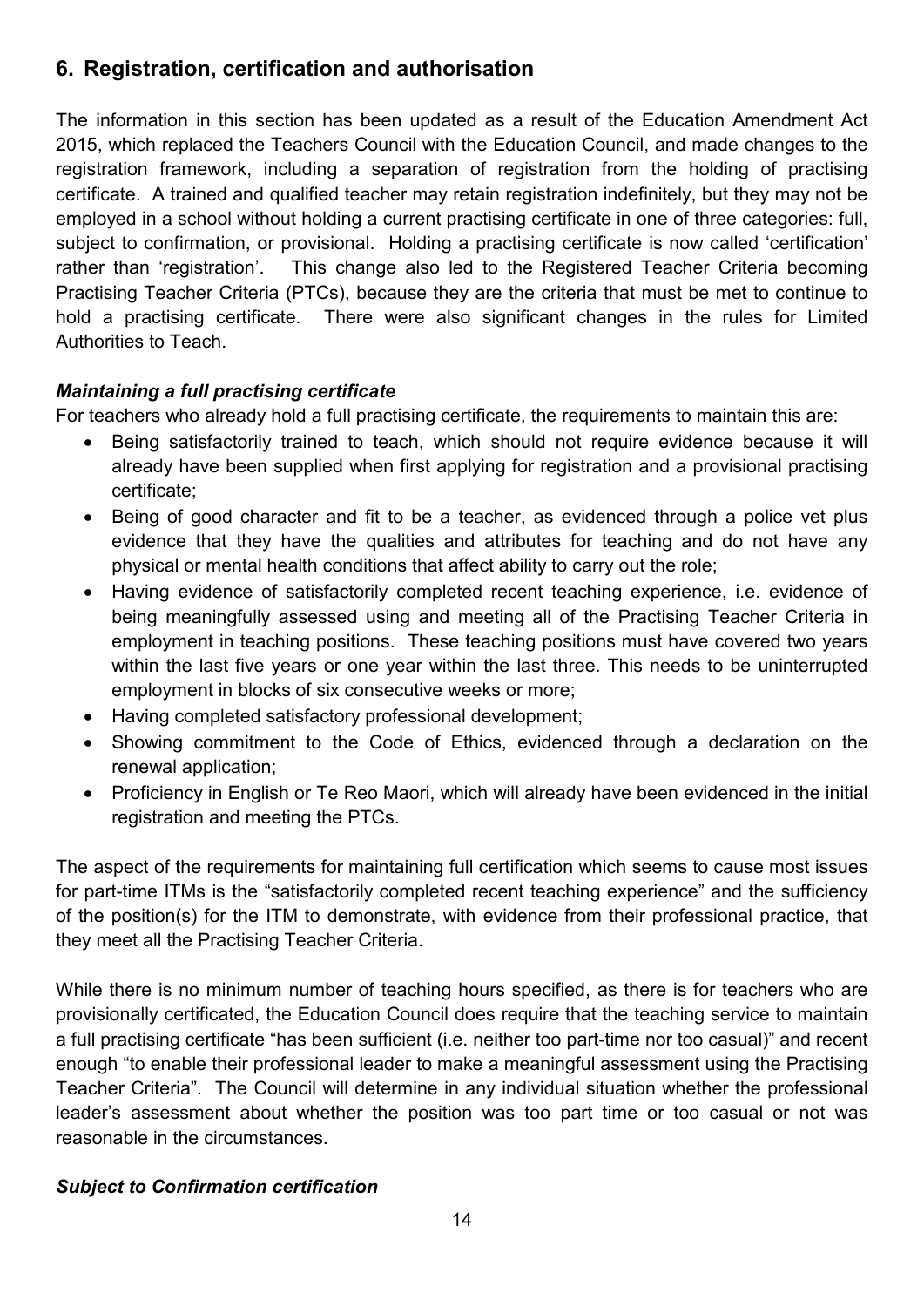When an ITM does not meet the requirements to maintain a full practising certificate, they can hold a practising certificate that is Subject to Confirmation. While some teachers who have held a full practising certificate feel that this is a lesser category of certification, it is not. It is simply a reflection that in that teacher's particular role at this time, they are unable to meet the requirements of full certification. That could be because the position consists of too few hours, or the hours are spread across too many schools, to be able to meaningfully pull together evidence using the Practising Teacher Criteria to meet the requirements for maintaining full certification. On the other hand, ITMs should not assume that they have to be certificated as Subject to Confirmation when they are itinerating across a number of schools – see 'Collecting evidence for certification purposes' below.

### <span id="page-14-0"></span>*Being issued with full certification*

Some ITMs hold Provisional certification. The expectation of the teaching profession is that this status cannot be held indefinitely without some independent assurance of competency. The Education Council's Registration Policy outlines what happens after a 6 year period of provisional certification. A teacher who has not been issued with full certification within this time period is most likely to be required to complete a Teacher Education Refresh Programme – see [http://educationcouncil.org.nz/content/teacher-education-refresh-ter-programme.](http://educationcouncil.org.nz/content/teacher-education-refresh-ter-programme) These programmes are at the cost of the teacher.

It is therefore very important that provisionally certificated ITMs ensure that they can be issued with full certification in their ITM role, or early in their teaching career they may need to shift to a different teaching position in order to do so. Once a teacher has been issued with full certification they will not be provisionally certificated again. If in the future they are in roles that are too part time to maintain full certification they would become certificated as Subject to Confirmation.

There are specific requirements to be issued with full certification when provisionally certificated. They are:

- Having been meaningfully assessed using the Practising Teacher Criteria, which requires being employed in a teaching position of at least 0.5 FTTE for at least two years in the last five years, and completing an appropriate induction and mentoring programme;
- Meeting the Practising Teacher Criteria. This requires endorsement from the professional leader in relation to their most recent teaching service. This service must have been at least a six week block of teaching completed with an Induction and Mentoring programme. The recommendation must have been made within the six months prior to applying;
- Recent teaching experience, such that endorsements recommending an ITM for full certification from a professional leader and mentor come from employment in one or more approved setting completed within the last 6 months.

In a situation where a provisionally certificated teacher (PCT) is employed across a number of schools in small part-time positions, it can be very difficult to produce evidence that has the necessary coherency and sufficiency to meet the requirements. The PCT ITM should be working across no more than three schools, preferably in fixed-term contracts of at least one year, and it must total at least 0.5 FTTE across the schools.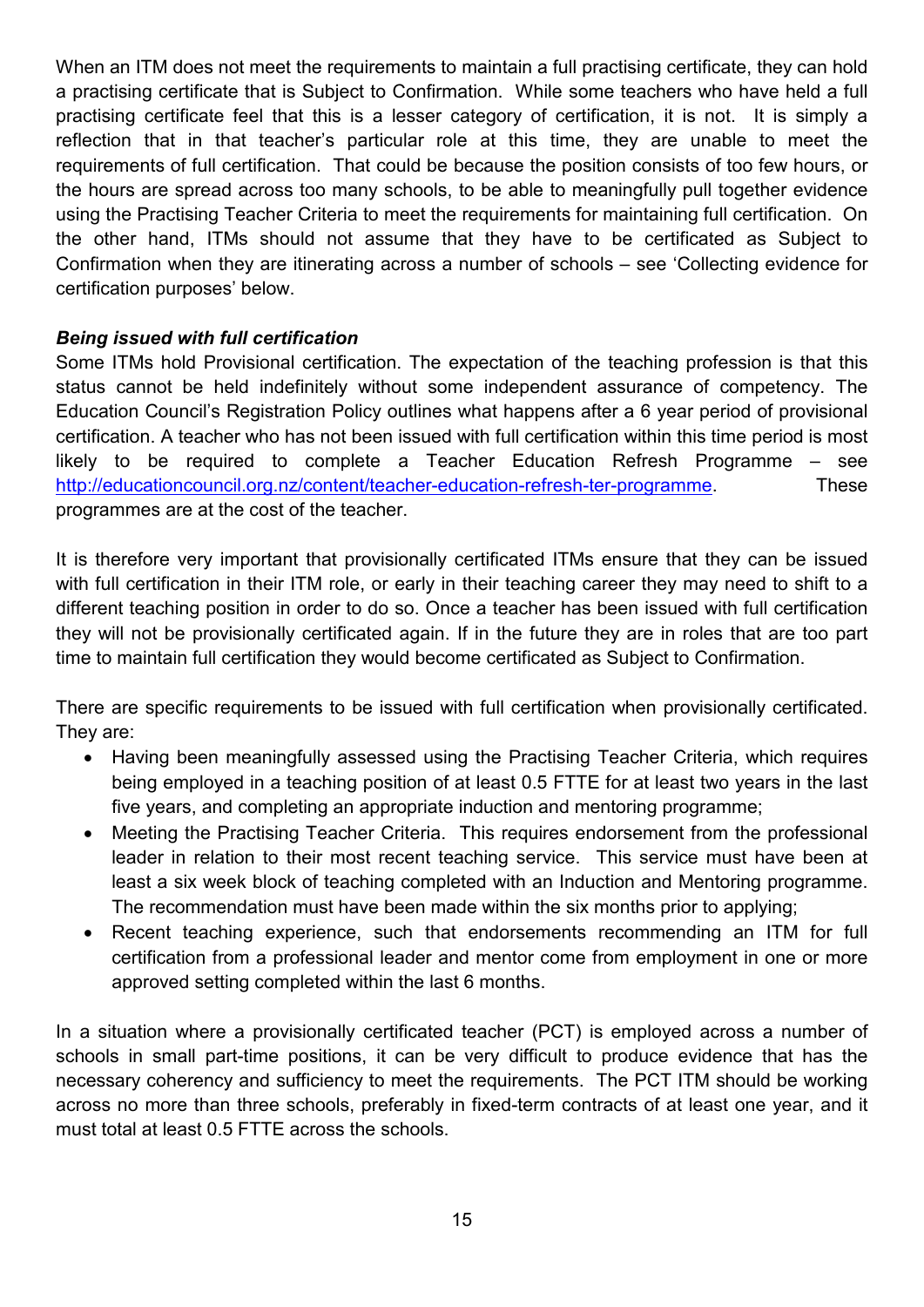There needs to be one school which takes the lead role for the induction and mentoring process, and undertakes to work meaningfully with the other schools to ensure that the provisionally certificated teacher is receiving the learning opportunities, feedback, and support they need to develop, grow and be able to accurately evidence their practice. This arrangement should be in writing as a Memorandum of Understanding.

### <span id="page-15-0"></span>*Collecting evidence for certification purposes*

The Education Council considers applications for maintaining full practising certificates from ITMs who are employed across a number of schools. In general, the Council would prefer the number of schools providing evidence for certification purposes to be not more than three. This is to ensure that the hours in any one of these schools are sufficient to properly provide the types of opportunities to demonstrate teaching practice and meeting the Practising Teacher Criteria. Two hours in any one school would normally not be sufficient hours to give coherency to the process or the necessary assurance of meaningful engagement and appraisal. (That does not necessarily mean that the ITM does not also have some minimal hours in other schools, just that evidence from across three schools should be sufficient as long as the hours in those schools are enough.)

Whether the ITM is seeking to be issued with full certification from provisional, or to maintain full certification, or be issued with full certification from subject to confirmation, will influence how much and what type of evidence needs to be documented and how many hours of teaching need to be completed:

- For those seeking to move from provisional to full certification, the hours across the schools must total at least 0.5 FTTE;
- For those who have been or still are fully certificated, there is no minimum number of hours, BUT it is important to note it must be substantial enough to credibly gather evidence using the PTCs.

The ideal arrangement for gathering evidence for certification would be for one school, usually the one at which the ITM has the most hours, to formally take responsibility, through a written memorandum of understanding, for verifying and independently assuring evidence collected from the school leaders of the other schools. Certification is a professional responsibility and so at the same time, it is incumbent on the ITM him/herself to ensure their evidence comes from multiple sources and perspectives and is meaningfully "curated" using the PTCs. The material on the Education Council website about the Teachers Council's Phase 1 and Phase 2 appraisal PLD could be useful for this: see <http://educationcouncil.org.nz/content/appraisal-of-teachers-project> and follow through all the sections, especially the resources generated. The material linked under the 'Phase 2' tab has some excellent material to answer the question "What is evidence?"

While each school may have a different process, the appraisal process used in the school taking the lead in supporting the ITM with meeting their certification responsibilities should be the one followed, with evidence collected in the other schools contributing to the lead school's process.

Appendix 4 contains a matrix showing some examples of evidence that an ITM might be able to document in relation to some of the Practising Teacher Criteria. This matrix must be seen as illustrating types of evidence rather than an exhaustive list. This material mirrors some indicative material provided by the Education Council for teachers in other specialist positions in secondary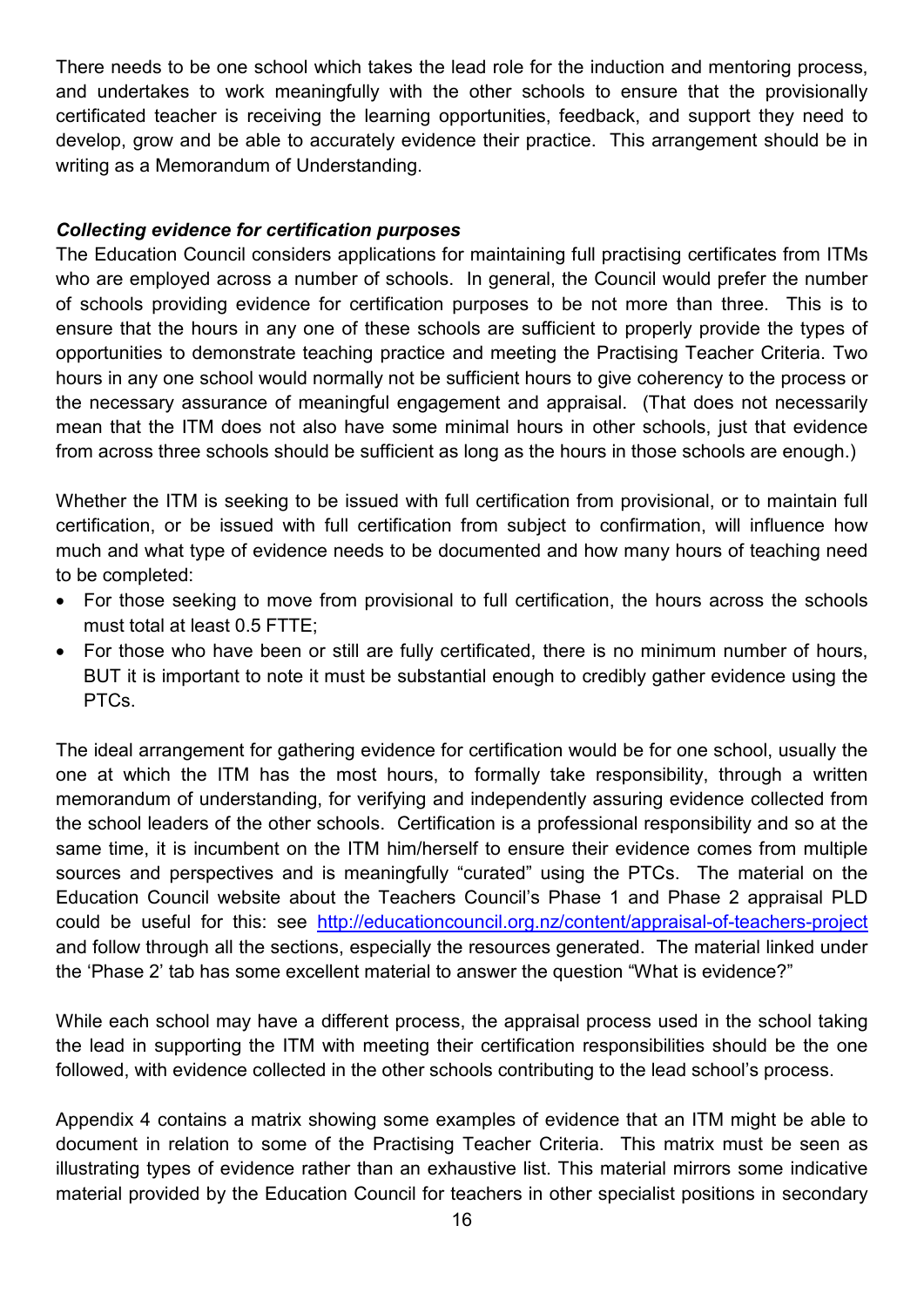schools, which can be viewed at [http://educationcouncil.org.nz/content/how-can-registered](http://educationcouncil.org.nz/content/how-can-registered-teacher-criteria-be-met-teachers-specialist-roles-secondary-schools)[teacher-criteria-be-met-teachers-specialist-roles-secondary-schools.](http://educationcouncil.org.nz/content/how-can-registered-teacher-criteria-be-met-teachers-specialist-roles-secondary-schools)

### <span id="page-16-0"></span>*Limited Authorities to Teach*

An application for a Limited Authority to Teach (LAT) will only be considered by the Education Council when the ITM is not eligible for registration and certification. (ITMs who have been qualified to teach and have a recognised teaching qualification need to apply for the relevant form of certification, i.e. provisional, full, or subject to confirmation.)

A school should not formally appoint someone to an ITM position who is not qualified and certificated as a teacher unless they have advertised the position and been unable to find someone who has a teaching qualification. If a decision is made to appoint someone on a LAT, the appointment should also not be finalised until the person has been issued with a current authorisation.

Someone on a LAT may not, under any circumstances, be employed in a permanent position. (This would be a breach of the Education Act, to permanently employ in a teaching position someone who does not have a current practising certificate.)

The Education Amendment Act 2015 states that a LAT may be granted to a person either because they have:

- Skills and experience appropriate to advance the learning of students, or
- Skills that are in short supply.

The previous link between a specific person in a specific position in a specific school and the granting of an authorisation has been removed, and an ITM can now apply for a LAT **before** being appointed to a position. The Education Council will determine the length of the authorisation, up to a maximum of three years. There is no longer a requirement for all professional leaders employing the LAT to sign the application. Once the LAT is granted, it will be for a specialist subject area and a specific geographic region, and the person may then apply for teaching positions requiring their specialist skills within the region relevant to their application.

The Education Council's website states:

*To be granted a LAT a person will generally need to hold qualifications in a specialist subject area to at least Level 6 on the New Zealand Qualifications Framework, and provide the Education Council with information about their recent relevant employment or experience. The application will need to be supported by quality information in the form of testimonials from employers who can attest to the person's skills demonstrated in practice, and the person's own reflection on their understanding of official curricula and assessment tools and strategies to be able to advance the learning of students.*

*The Education Council may also require evidence from professional leaders that the person's relevant skills are in short supply amongst locally available certificated teachers. <http://educationcouncil.org.nz/registration-changes#LATs>*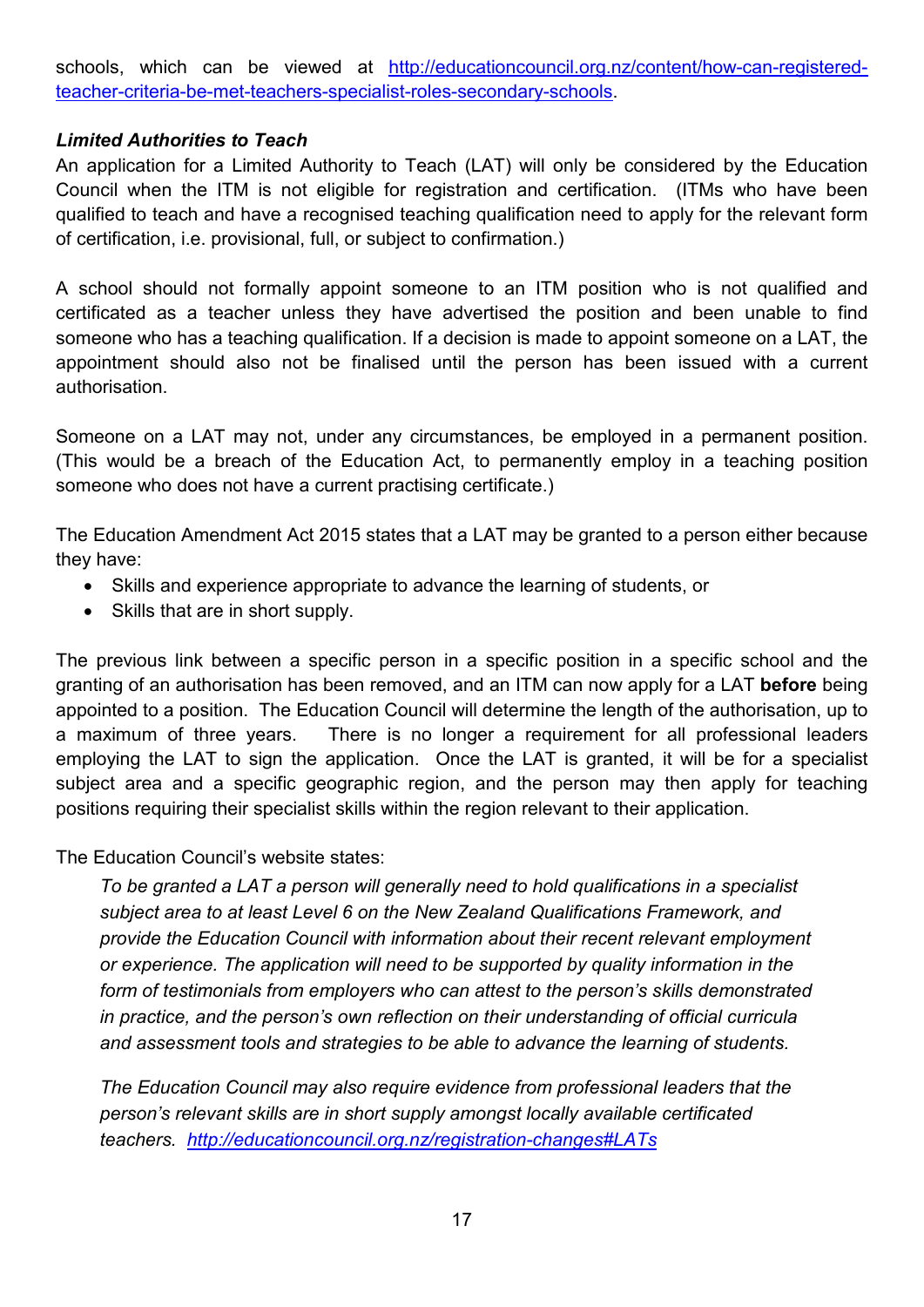The application for a LAT must be accompanied by an endorsement from a professional leader (principal) within the region in which the ITM is planning to apply for work. The professional leader is asked to endorse:

- That the applicant is "of good character and fit to be a teacher", and either
	- o Has specialist skills and experience appropriate to advance the learning of students (and these are described), and
	- o That they have sighted and endorsed the applicant's self-reflection, or
	- o That there is a shortage of certificated teachers with the applicant's specialist skills in the region (and a testimonial to that effect is provided).

Evidence must be provided in support of these endorsements. The fully certificated professional leader also agrees to their name being published on the Council's LAT list on the website as the endorser of the person

The applicant for a LAT has to provide evidence of qualifications, relevant experience, and:

… a self-reflection linking your qualifications or training, recent employment or experience and their relevance to learners in the area in which you intend to teach. Testimonials should also be provided from any employer or person who has engaged you to deliver your specialist skills (this may include within a volunteer or community capacity) in the last five years. Testimonials must be on letterhead and signed and dated. [http://educationcouncil.org.nz/sites/default/files/ec40\\_0.pdf](http://educationcouncil.org.nz/sites/default/files/ec40_0.pdf)

The time period of employment specified in the LAT application is critical. If an ITM wishes to be employed for the full year, they need to ensure that their LAT covers that full year, because otherwise the lapsing of the LAT will require the end of their employment.

This is because it is illegal to employ anyone who is not certificated or authorised in a teaching position for more than 20 half days in a calendar year. These 20 half days are regardless of how many hours are taught in a day, for example if someone teaches for one hour on a Monday only or for a full morning on a Monday, they could teach for up to 20 Mondays (or two terms) but no more. If someone is employed for a full day on Tuesdays, this means that they could teach for only 10 Tuesdays (i.e. 20 half days) but no more.

Also, of course, if an ITM is working across a number of schools, those 20 half days could be over within a fortnight or not much longer, depending on how many hours the various positions total. The 20 half days restriction applies to the teacher, not each individual school.

This means that it is important to apply for a LAT before or as soon as you begin teaching, because it takes the Education Council a while to process the application and you would not want to run out of your 20 half days before it came through.

There are also new proof of identity requirements that apply to both LAT and practising certificate applications. These are detailed in the application forms. For a LAT, this form can be found at: <http://educationcouncil.org.nz/forms>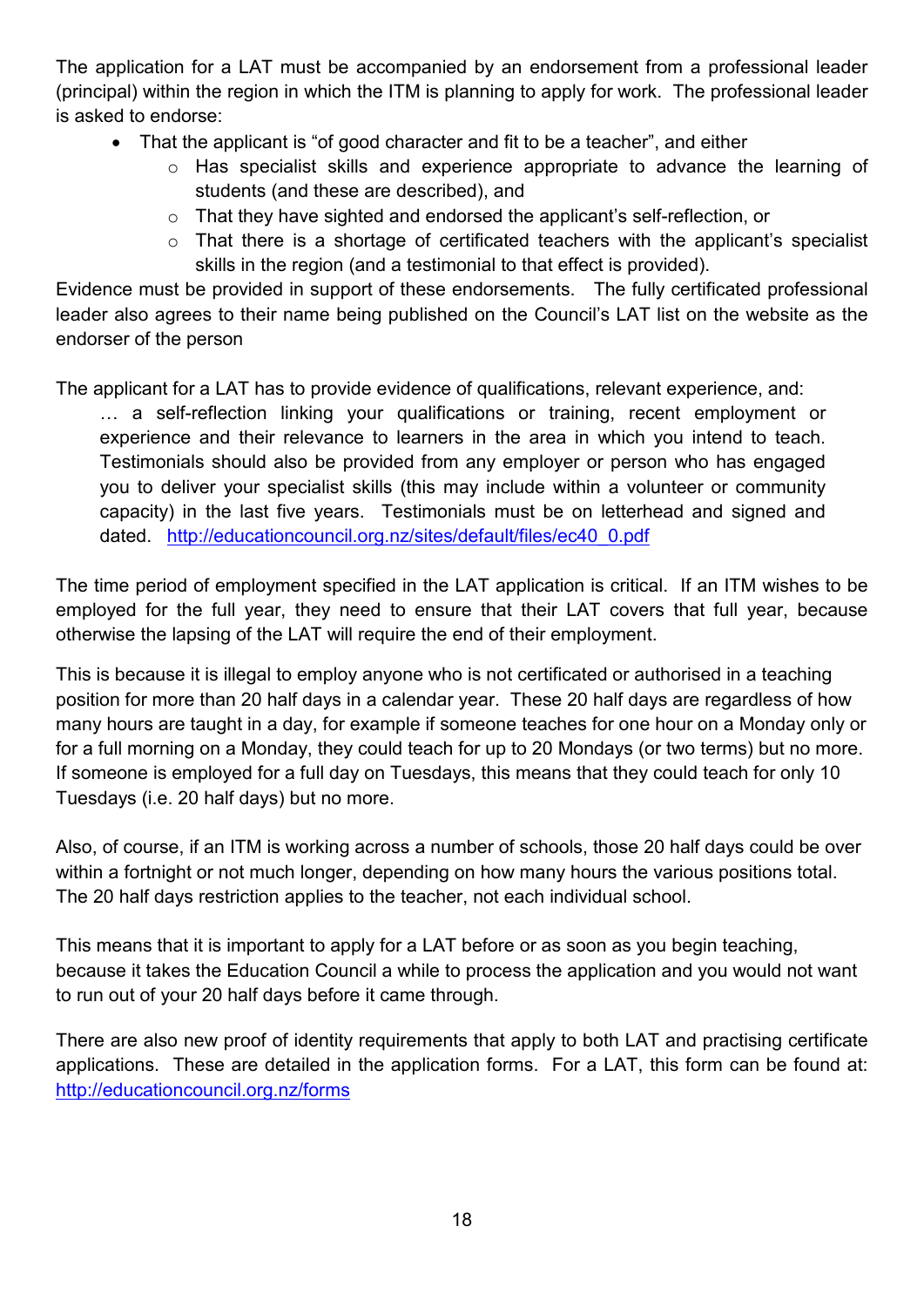### <span id="page-18-0"></span>**Links, references**

- The Secondary Teachers' Collective Agreement can be downloaded from [http://ppta.org.nz/collective-agreements/stca.](http://ppta.org.nz/collective-agreements/stca) That section of the website contains links to supporting information, e.g. the hours of work section contains the relevant STCA clauses plus guides about non-contact time.
- Material about appraisal and for teachers can be found at <http://ppta.org.nz/resources/publication-list/2432-teacher-appraisal-resources>
- The Education Council's website contains extensive material about appraisal, registration and certification: http://educationcouncil.org.nz/
- Carter, Karen (2003), Itinerant Teachers of Music: A state of flux. Thesis submitted for Masters in Teaching and Learning, Canterbury University. downloaded from [http://ir.canterbury.ac.nz/bitstream/10092/3552/1/Thesis\\_fulltext.pdf](http://ir.canterbury.ac.nz/bitstream/10092/3552/1/Thesis_fulltext.pdf)
- Brice, P. (1990) *Report on itinerant teachers of music.* Wellington: Ministry of Education.
- Doyle, E. (1982). The influence of the itinerant instrumental teacher in New Zealand. *The Australian Journal of Music Education, 30,* 49-53.
- Ritchie, J. (1980). *Report of the Committee to study the needs of music teaching in New Zealand.* Wellington: Queen Elizabeth 11 Arts Council. (Available for viewing at Archives New Zealand, order at http://archway.archives.govt.nz/ViewFullItem.do?code=20586206.)
- Wood, D. (n.d., circa 1980). *Music review: position paper: group instrumental and vocal tuition scheme.* Unpublished paper.
- Tait, M. (1970). *Music education in New Zealand.* Hamilton: Music Teachers Registration Board/Waikato Society of Registered Music Teachers.

*(The listed reports 1970-1990 can be obtained from PPTA by request. Email [jalison@ppta.org.nz](mailto:jalison@ppta.org.nz) to request them.)*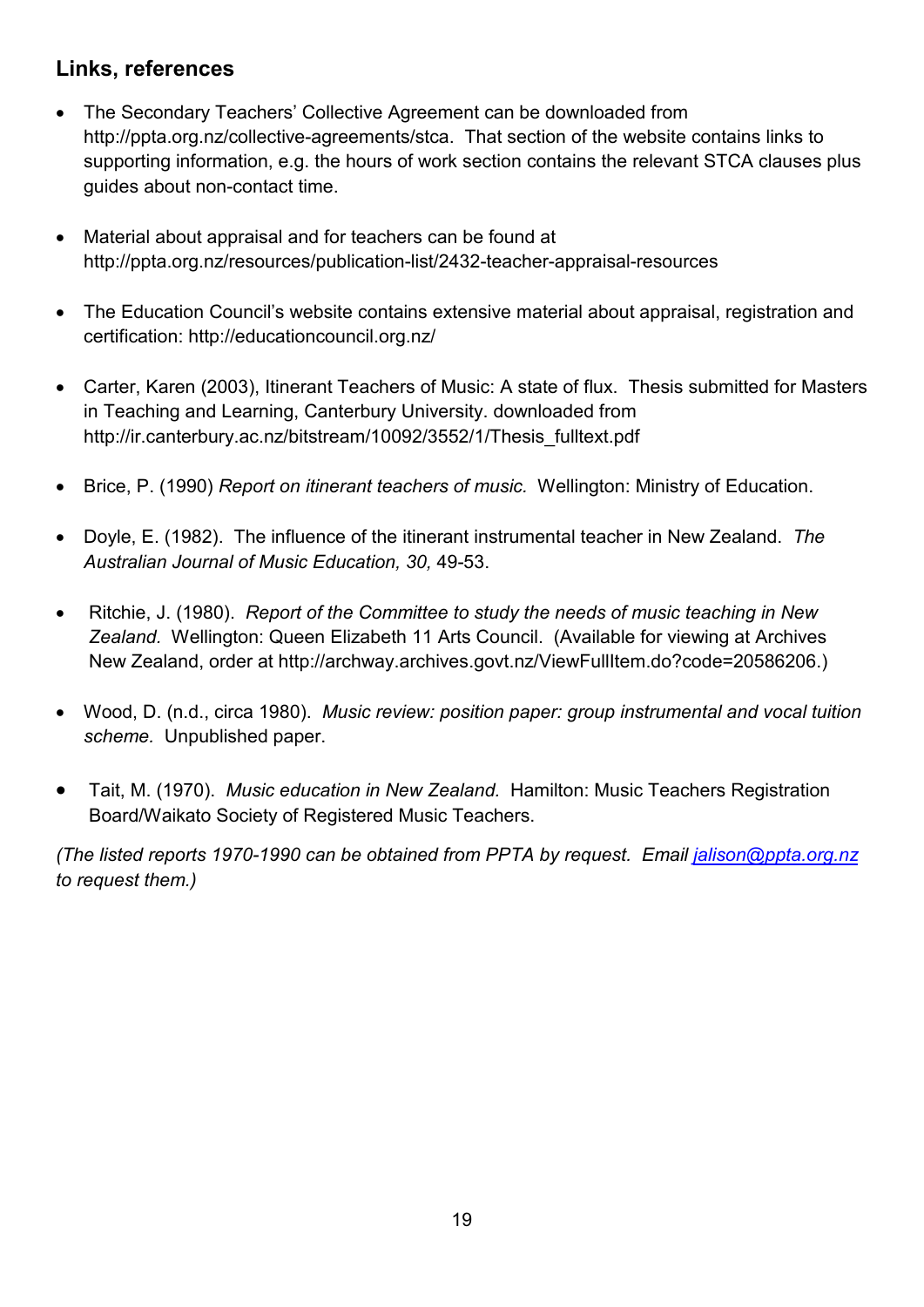## <span id="page-19-0"></span>**Staffing Order 2015 Schedule 5 Instrumental and vocal music tuition**

<span id="page-19-1"></span>

| <b>School</b>                            | <b>Staffing (FTTEs)</b> |
|------------------------------------------|-------------------------|
| <b>Auckland Grammar School</b>           | 4.0                     |
| Freyberg High School                     | 2.0                     |
| <b>Geraldine High School</b>             | 5.0                     |
| <b>Hagley Community College</b>          | 14.0                    |
| James Hargest College                    | 5.0                     |
| <b>Macleans College</b>                  | 2.0                     |
| Mt Albert Grammar School                 | 2.0                     |
| Otahuhu College                          | 1.0                     |
| Pakuranga College                        | 1.0                     |
| Queen's High School                      | 7.0                     |
| <b>Rangitoto College</b>                 | 2.0                     |
| Saint Peter's College (Auckland)         | 1.0                     |
| Tauranga Boys' College                   | 4.0                     |
| <b>Waikato Diocesan School for Girls</b> | 12.0                    |
| Whakatane High School                    | 2.0                     |

### **Additional ITM allowance**

The formula for allocating the additional ITM allowance to these schools is as follows:

A high school to which a full-time permanently appointed itinerant teacher of a musical instrument is attached has an itinerant music teacher allowance (in FTTEs) of—

- (a) 0.1, if 1 teacher is attached:
- (b) 0.2, if 2 teachers are attached:
- (c) 0.3, if 3 or 4 teachers are attached:
- (d) 0.4, if more than 4 teachers are attached.

This allowance is intended to be used for administration, PLD, leadership, etc.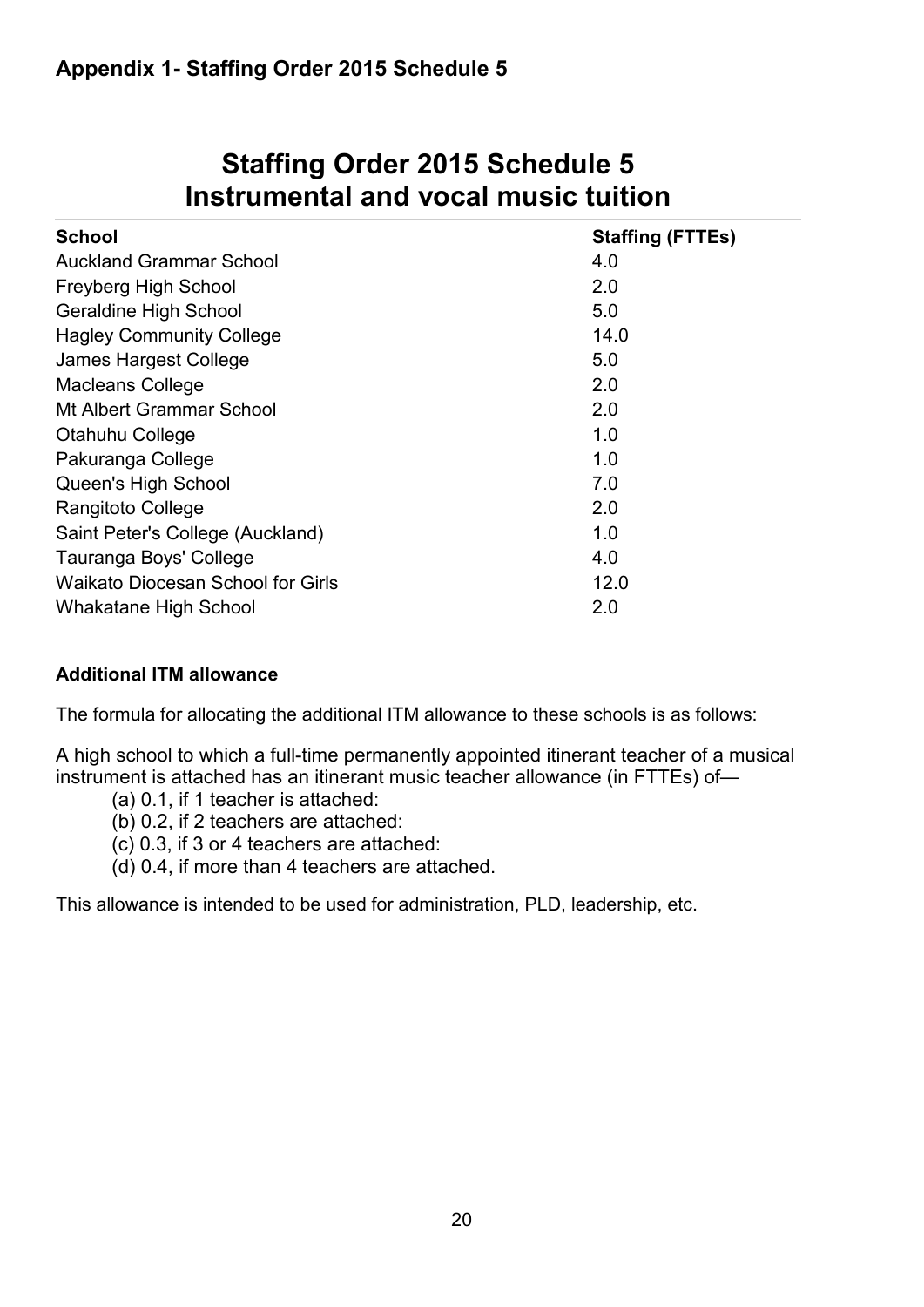### <span id="page-20-0"></span>**Appendix 2 - Section 56, State Sector Act 1988**

### **56 General principles**

(1) The chief executive of a department must—

(a) operate a personnel policy that complies with the principle of being a good employer; and

(b) make that policy (including the equal employment opportunities programme) available to its employees; and

(c) ensure its compliance with that policy (including its equal employment opportunities programme) and report in its annual report on the extent of its compliance.

(2) For the purposes of this section, a **good employer** is an employer who operates a personnel policy containing provisions generally accepted as necessary for the fair and proper treatment of employees in all aspects of their employment, including provisions requiring—

- (a) good and safe working conditions; and
- (b) an equal employment opportunities programme; and

(c) the impartial selection of suitably qualified persons for appointment (except in the case of ministerial staff); and

(d) recognition of—

- (i) the aims and aspirations of the Maori people; and
- (ii) the employment requirements of the Maori people; and
- (iii) the need for greater involvement of the Maori people in the Public Service; and
- (e) opportunities for the enhancement of the abilities of individual employees; and

(f) recognition of the aims and aspirations and employment requirements, and the cultural differences, of ethnic or minority groups; and

- (g) recognition of the employment requirements of women; and
- (h) recognition of the employment requirements of persons with disabilities.

(3) In addition to the requirements, specified in subsections (1) and (2), each chief executive shall ensure that all employees maintain proper standards of integrity, conduct, and concern for the public interest.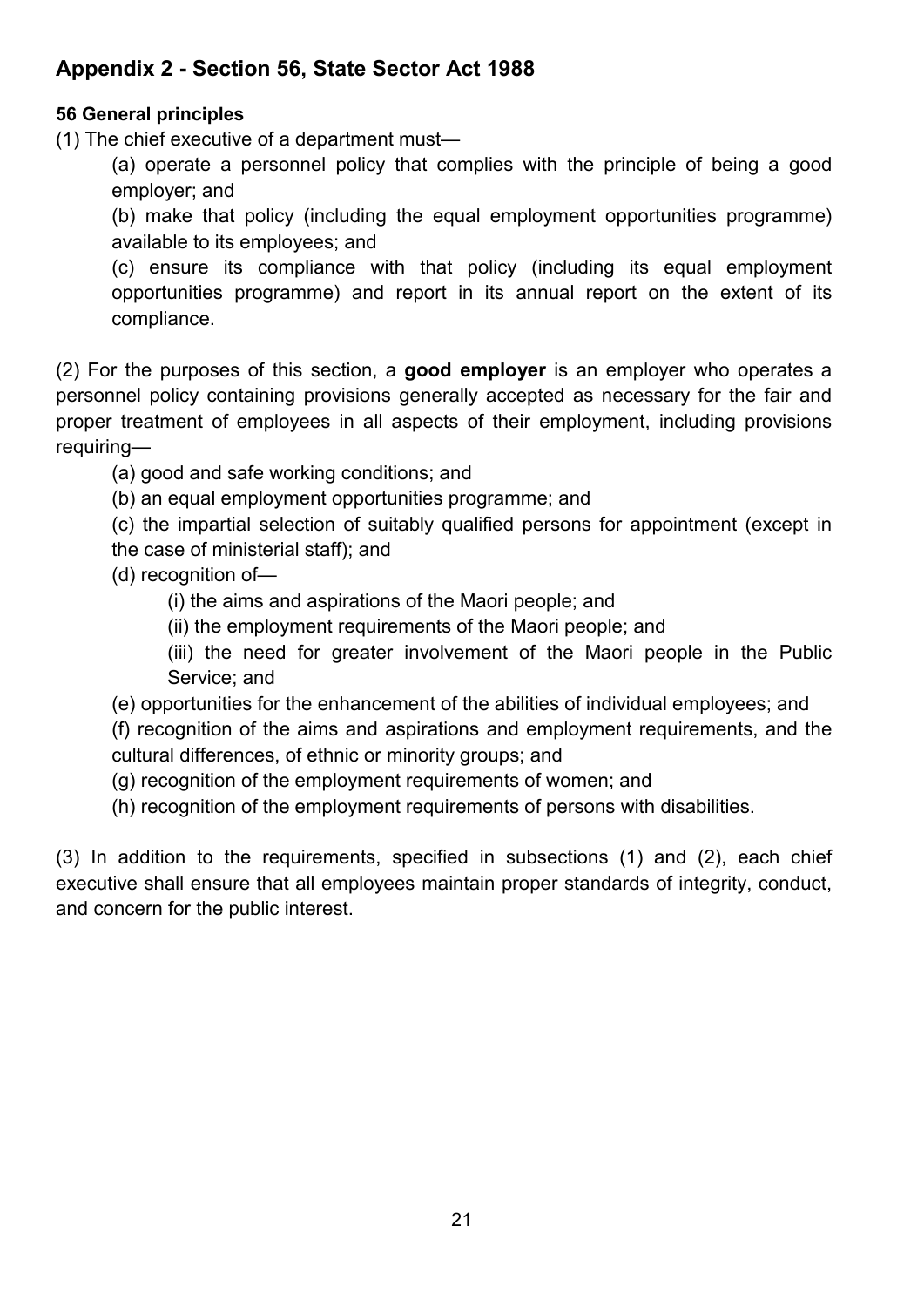### <span id="page-21-0"></span>**Appendix 3 – Sample letters**

#### **Sample letter of appointment for Basic Scale ITM positions**

Board of Trustees Aotearoa *(High School/Area School)* P.O. Box 2390 **Whangarei** 

15 December 20--

*(Mr Robert Woods) (163 Eden Road) (HAMILTON)*

Dear *(Mr Woods)*

On behalf of the Board of Trustees of Aotearoa *(High School/Area School)*, I wish to confirm your appointment to the position of *(itinerant teacher of music- vocal and brass instruments).*

This is a *(permanent / long term relieving / fixed-term)(full-time / part-time)* position.

The commencement date of your employment in this position at Aotearoa (*High School/Area School)* is *(28 January 20--\_).*

#### *[For part-time positions]*

You are employed permanently as a (.4 teacher) for (10 hours) per week. In addition to those permanent hours, we can offer you 2 hours per week on a fixed-term basis for the year  $20 - 1$ 

*[For relieving / fixed-term positions and fixed term hours]*

The date of termination of your employment (or additional fixed term hours) in this position is (27 January, 20--).

The reason your position (additional hours) is/are fixed term is because (genuine reason based on reasonable grounds given).

As you have indicated to the Board that you have authorised the *(Post Primary Teachers' Association)* to represent you, and that you wish to become party to the (*Secondary Teachers' Collective Agreement / Area School Teachers' Collective Agreement )* your conditions of employment are contained therein.

You will be paid on step ( of the scale). Your salary rate is *(\$).* 

[Any other relevant conditions, such as allowances / removal expenses / conditions applying to maternity leave positions, should be included.]

The Board looks forward to your taking up your position at Aotearoa *(High School/Area School)*.

Yours faithfully

Ms Susan Martin **Chairperson**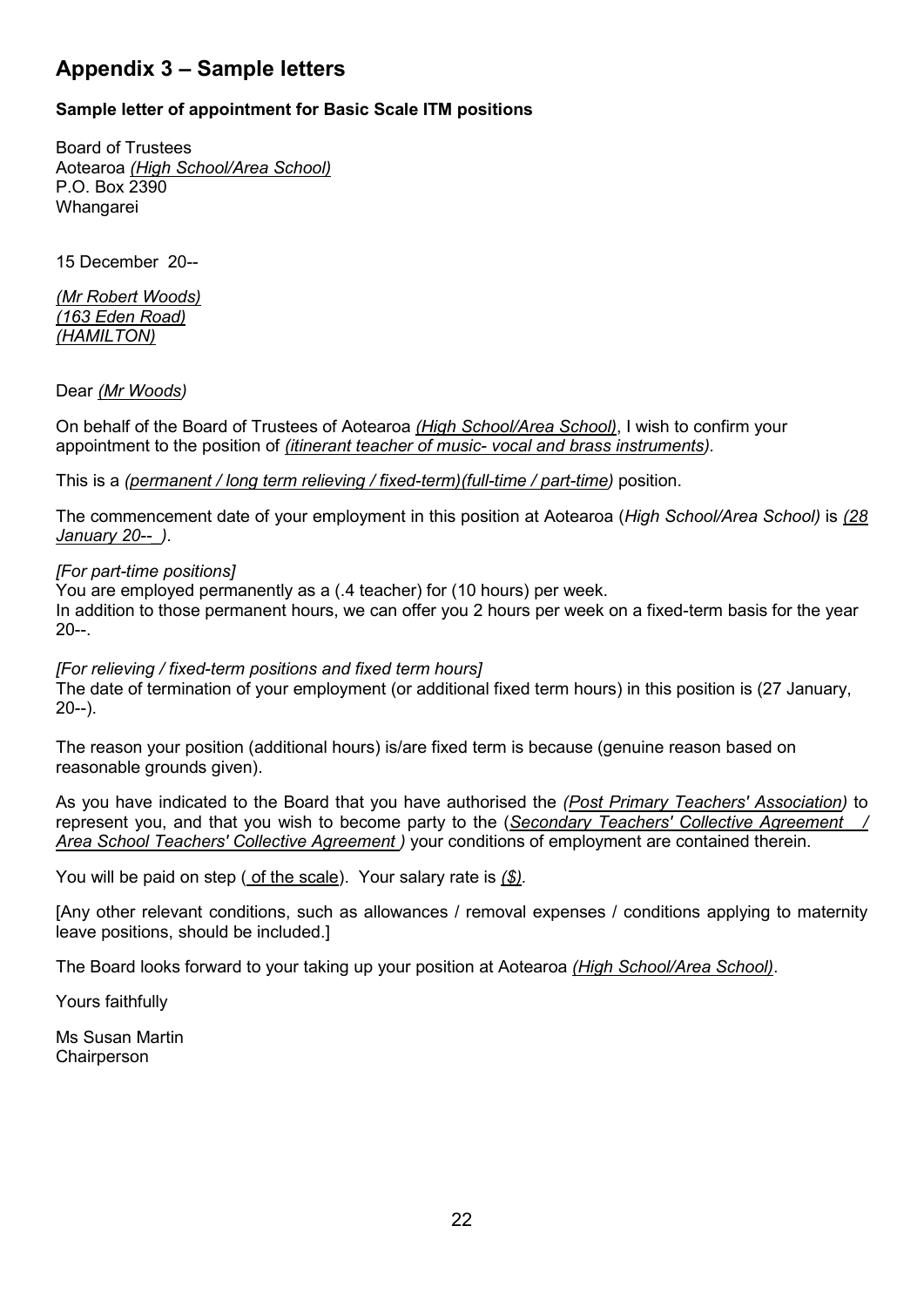#### **Sample letter of appointment for a provisionally certificated teacher**

Board of Trustees Aotearoa *(High School/Area School)* P.O. Box 2390 **Whangarei** 

10 December 20--

*(Ms Linda Cooper) (10 Marua Road) (Whangarei)*

Dear *(Ms Cooper)* 

On behalf of the Board of Trustees of Aotearoa *(High School/Area School)*, I wish to confirm your appointment to the position of *(itinerant teacher of music).* This is a *(permanent / long term relieving /fixedterm )* part-time position. Your hours of work will be 0.5 or 12.5 hours per week. As you are a provisionally certificated, year one teacher, you will receive (on top of normal non-contacts) an additional 2.5 non-contact hours for advice and guidance purposes. You will be expected to meet with your mentor teacher, PCT coordinator and to participate in the school-based PCT programme in that time.

The commencement date of your employment in this position at Aotearoa *(High School/Area School)* is *(28 January 20--).*

#### *[For relieving / fixed-term positions]*

The date of termination of your employment in this position is (27 January, 20--).

The reason your position is fixed term is because (genuine reason based on reasonable grounds given).

As you have indicated to the Board that you have authorised the *(Post Primary Teachers' Association)* to be your representative, and that you wish to become party to the (*Secondary Teachers' Collective*  Agreement / Area School Teachers' Collective Agreement ), your conditions of employment are contained therein.

[Any other relevant conditions, such as allowances / removal expenses / conditions applying to maternity leave positions, should be included.]

The Board looks forward to your taking up your position at Aotearoa *(High School/Area School)*.

Yours faithfully

Ms Susan Martin **Chairperson**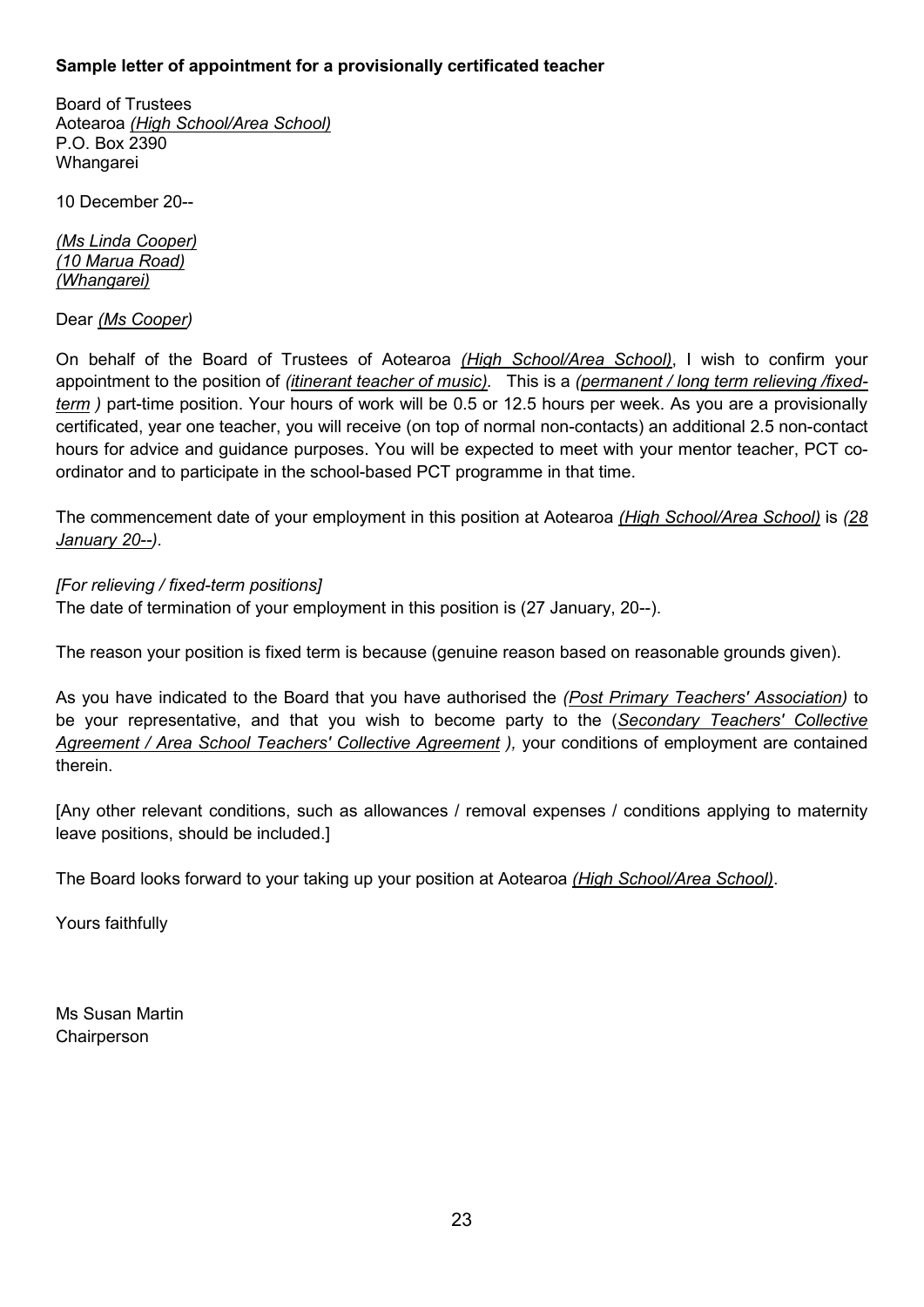### **Appendix 4 – Examples of ITM evidence using the Practising Teacher Criteria**

*Note: Examples are provided for only six of the twelve Criteria as an illustration of the types of evidence that would be relevant for all of the Criteria. The full list of Practising Teacher Criteria and associated material are downloadable from* [http://educationcouncil.org.nz/content/practising-teacher-criteria.](http://educationcouncil.org.nz/content/practising-teacher-criteria)

<span id="page-23-0"></span>

| <b>Criteria</b>                                                                                                                  | <b>Indicators</b>                                                                                                                                                                                                                                                                                                    | <b>Reflective question</b>                                                                                                                                                      | <b>Examples of quality</b><br>practices take place in<br>your setting                                                                                                                                                                                                                                                                                                                                                                                                                                                                               | <b>Examples of valid</b><br>evidence                                                                                                                                                                                                                                                                                                                                                                                                                                                                                                       |
|----------------------------------------------------------------------------------------------------------------------------------|----------------------------------------------------------------------------------------------------------------------------------------------------------------------------------------------------------------------------------------------------------------------------------------------------------------------|---------------------------------------------------------------------------------------------------------------------------------------------------------------------------------|-----------------------------------------------------------------------------------------------------------------------------------------------------------------------------------------------------------------------------------------------------------------------------------------------------------------------------------------------------------------------------------------------------------------------------------------------------------------------------------------------------------------------------------------------------|--------------------------------------------------------------------------------------------------------------------------------------------------------------------------------------------------------------------------------------------------------------------------------------------------------------------------------------------------------------------------------------------------------------------------------------------------------------------------------------------------------------------------------------------|
| 1. Establish and maintain<br>effective professional<br>relationships focused on<br>the learning and well-<br>being of all ākonga | The teacher engages in<br>ethical, respectful, positive<br>and collaborative<br>professional relationships<br>with:<br>$\bullet$ Akonga<br>• Teaching colleagues,<br>support staff and other<br>professionals<br>• Whanau and other<br>carers of akonga<br>• Agencies, groups and<br>individuals in the<br>community | What do I do to establish<br>effective working<br>relationships with my<br>ākonga, their whānau and<br>my colleagues and others<br>to support the learning of<br>those I teach? | • Communicate openly<br>and frequently with<br>deans, guidance<br>counsellor, SCT<br>regarding even the<br>small issues<br>• Establish collegial<br>relations with staff by<br>participating in staff<br>activities, taking an<br>interest in what other<br>staff members are<br>doing, regular positive<br>interactions<br>• Participate in<br>departmental<br>processes and be an<br>active member of the<br>team and share ideas<br>• Dress and behave in a<br>professional manner<br>• Participate in<br>professional<br>development (PD), both | • Student evaluations<br>• Log of readings<br>• Evidence of<br>involvement in school<br><b>PLD</b><br>• Notes on opportunities<br>taken to learn or<br>practise skills in<br>different teaching<br>approaches (including<br>reflection and/or<br>feedback)<br>• Examples of changes<br>made to planning<br>based on different<br>levels within my<br>students<br>• Examples where staff,<br>students, parents or the<br>local community have<br>appreciated my<br>involvement in extra-<br>curricular activities<br>• Evidence of feedback |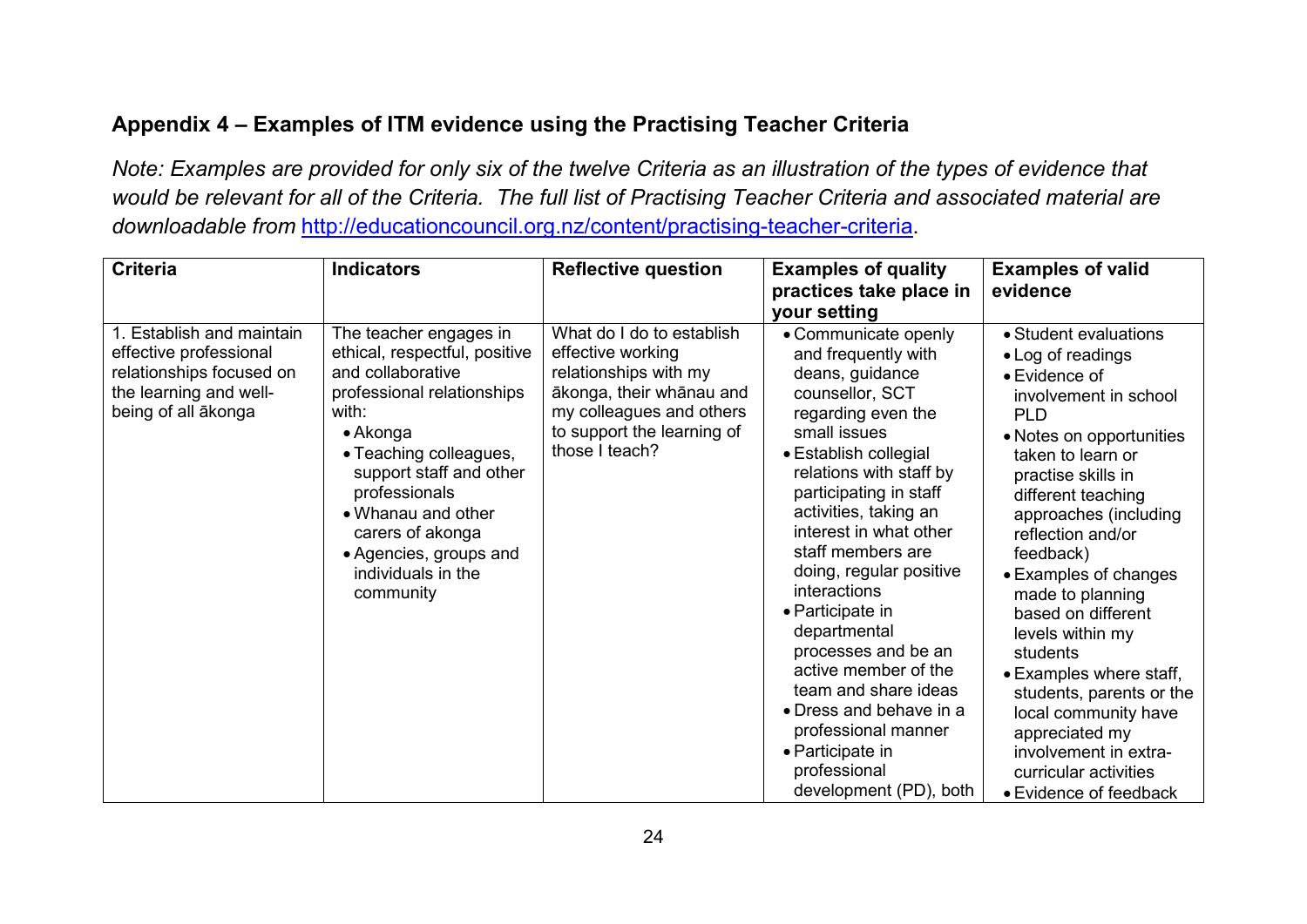|  | in school and through     | from students (written, |
|--|---------------------------|-------------------------|
|  | outside agencies          | oral, perception data)  |
|  | • Engage with whānau to   |                         |
|  | discuss student           |                         |
|  | behaviour and             |                         |
|  | achievement - regular     |                         |
|  | personal                  |                         |
|  | communication with        |                         |
|  | caregivers                |                         |
|  | • Involvement in extra-   |                         |
|  | curricular activities     |                         |
|  | • Request teaching        |                         |
|  | observations to provide   |                         |
|  | feedback from SCT,        |                         |
|  | and HOD, mentor,          |                         |
|  | colleague regarding       |                         |
|  | student /teaching         |                         |
|  | dynamics, student         |                         |
|  | interactions, and         |                         |
|  | teacher/student           |                         |
|  | interactions              |                         |
|  | • Promote positive and    |                         |
|  |                           |                         |
|  | appropriate               |                         |
|  | relationships with        |                         |
|  | students e.g.             |                         |
|  | greet/farewell students   |                         |
|  | each lesson               |                         |
|  | • Attempt at least one    |                         |
|  | positive interaction with |                         |
|  | each student each         |                         |
|  | lesson                    |                         |
|  | • Acknowledge learner     |                         |
|  | effort                    |                         |
|  |                           |                         |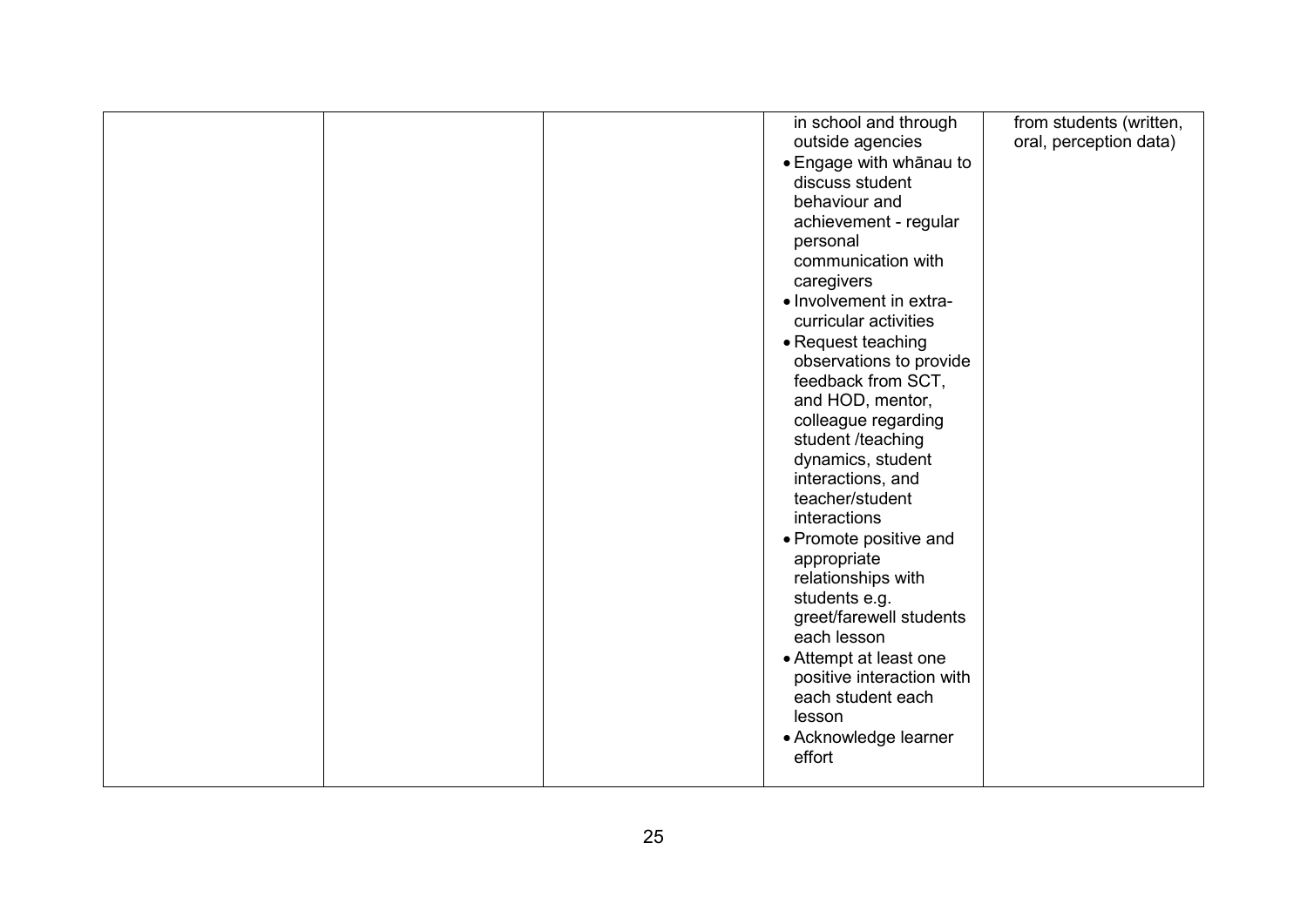| 3. Demonstrate<br>commitment to bicultural<br>partnership in Aotearoa<br>New Zealand                                     | The teacher:<br>demonstrates respect for<br>the heritages, languages<br>and cultures of both<br>partners to the Treaty of<br>Waitangi                                                                                                                                                                                                  | How do I reflect in my<br>professional work respect<br>for the cultural heritages of<br>both Treaty partners in<br>Aotearoa New Zealand? | • Inclusion of NZ<br>repertoire<br>• Use of Maori language<br>in voice<br>$\bullet$ Teaching style – using<br>aural training<br>• Performances where<br>whanau are welcome<br>• Adapting teaching style<br>to culture of student<br>• Awareness of cultural<br>norms                                                                                                                                                                                                     | • Evidence of lesson<br>planning<br>• Feedback on<br>classroom observations<br>• Student feedback                                                                                                                                                                                                                                                                                                                                                               |
|--------------------------------------------------------------------------------------------------------------------------|----------------------------------------------------------------------------------------------------------------------------------------------------------------------------------------------------------------------------------------------------------------------------------------------------------------------------------------|------------------------------------------------------------------------------------------------------------------------------------------|--------------------------------------------------------------------------------------------------------------------------------------------------------------------------------------------------------------------------------------------------------------------------------------------------------------------------------------------------------------------------------------------------------------------------------------------------------------------------|-----------------------------------------------------------------------------------------------------------------------------------------------------------------------------------------------------------------------------------------------------------------------------------------------------------------------------------------------------------------------------------------------------------------------------------------------------------------|
| 4. Demonstrate<br>commitment to ongoing<br>professional learning and<br>development of personal<br>professional practice | The teacher:<br>Identifies professional<br>learning goals in<br>consultation with<br>colleagues<br>Participates<br>ii.<br>responsively in<br>professional learning<br>opportunities within<br>the learning<br>community<br>Initiates learning<br>iii.<br>opportunities to<br>advance personal<br>professional<br>knowledge and skills. | How do I continue to<br>advance my professional<br>learning as a teacher?                                                                | • Participation in school-<br>wide PLD where<br>practicable<br>• Collecting feedback<br>from students<br>• Reflection with HOD<br>Music and ITM<br>colleagues on teaching<br>• Maintaining notes of<br>student progress and<br>discussing with<br>students<br>• School management<br>systems and appraisal<br>documentation/<br>practices lead to<br>regular goal setting and<br>review<br>• Discussion with mentor<br>and other PCTs on the<br>value and application of | • Courses attended<br>• Master classes<br>participated in<br>• Concerts attended<br>• Membership of<br>professional<br>organisations<br>• Professional reading<br>· Personal performance<br>experiences<br>• List of professional<br>development<br>undertaken (both in<br>school and off site) -<br>recorded in portfolio<br>• Notes on opportunities<br>taken to learn or<br>practise skills arising<br>from PLD<br>• Examples of changes<br>made to planning |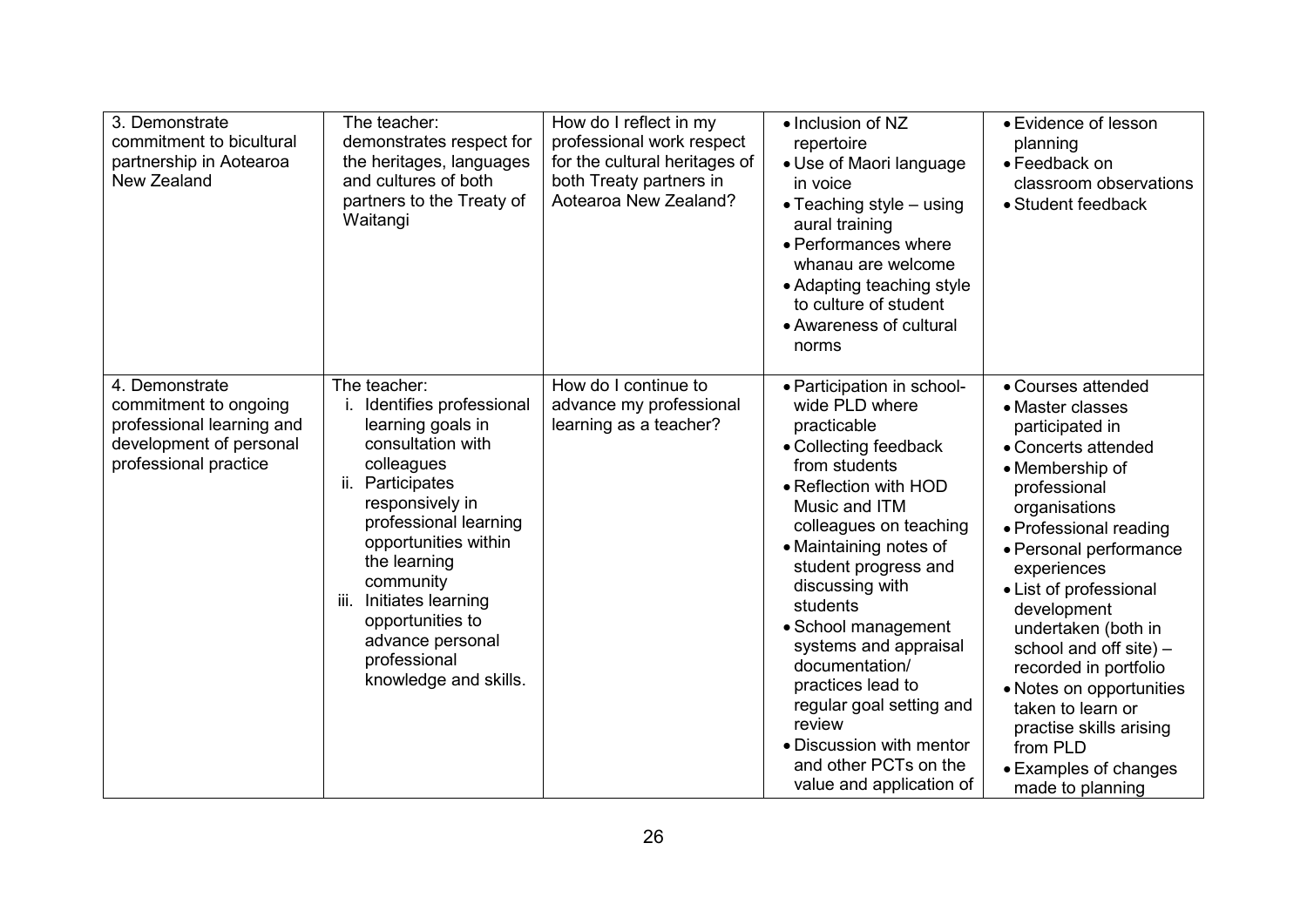|                                                                              |                                                                                                                                                         |                                                                                                 | <b>PLD</b><br>• Membership of<br><b>Professional Learning</b><br>Community (PLC)                                                                                                                                                                                                                                                                                                                                                                                          | based on PLD<br>opportunity $-$<br>application of PLD<br>learning<br>• Examples of sharing<br>my PLD opportunity<br>with others<br>• Evaluation form/review<br>of PLD goals and<br>planning for future PLD                                                                                                                                                                                                                                                                                                                                     |
|------------------------------------------------------------------------------|---------------------------------------------------------------------------------------------------------------------------------------------------------|-------------------------------------------------------------------------------------------------|---------------------------------------------------------------------------------------------------------------------------------------------------------------------------------------------------------------------------------------------------------------------------------------------------------------------------------------------------------------------------------------------------------------------------------------------------------------------------|------------------------------------------------------------------------------------------------------------------------------------------------------------------------------------------------------------------------------------------------------------------------------------------------------------------------------------------------------------------------------------------------------------------------------------------------------------------------------------------------------------------------------------------------|
| 5. Show leadership that<br>contributes to effective<br>teaching and learning | The teacher:<br>j.<br>Actively contributes to<br>the professional<br>learning community<br>Undertakes areas of<br>ii.<br>responsibility<br>effectively. | How do I help support my<br>colleagues to strengthen<br>teaching and learning in<br>my setting? | • Leading school<br>production or<br>performances<br>• Providing<br>advice/information on<br>students to classroom<br>teacher<br>• Providing advice on<br>resources required<br>• Allow teaching<br>observations in my<br>room<br>• Make time to have<br>professional<br>discussions with<br>colleagues and mentor<br>• Attendance and<br>contribution in and out<br>of school<br>• Develop skills in<br>partnership with mentor<br>to lead and support<br>other teachers | • Initiating new and<br>innovative ideas<br>• Manage and/or develop<br>resources safely and<br>effectively e.g.<br>maintaining register of<br>equipment<br>• Demonstrate<br>awareness of<br>professional standards<br>in relation to such<br>aspects as completing<br>reports on time and<br>reporting and following<br>up on students who fail<br>to attend<br>• Demonstrate<br>leadership in specialist<br>areas for internal<br>school professional<br>development where<br>appropriate<br>• Demonstrate flexibility<br>and adaptability to |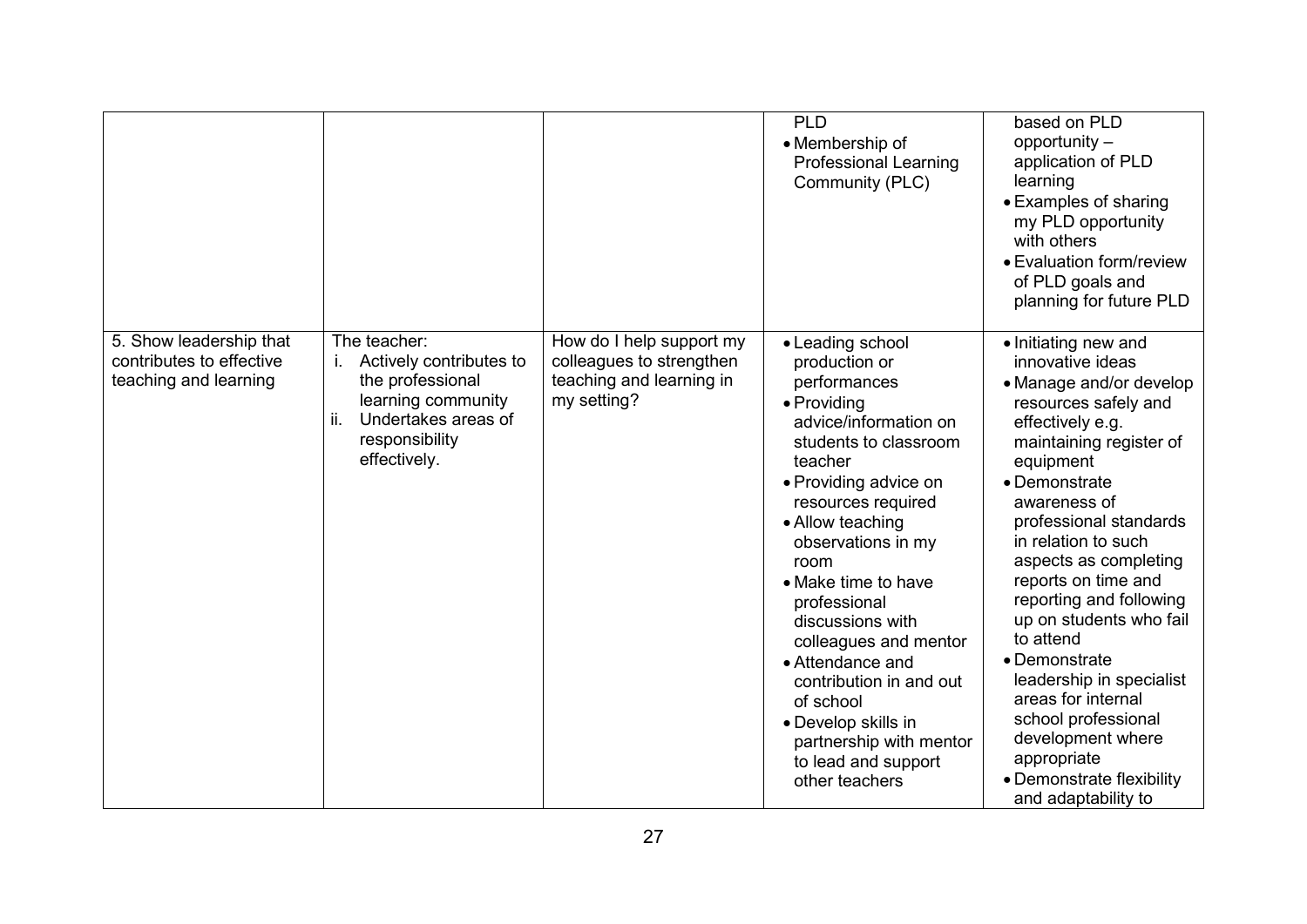|                                                                                                                      |                                                                                                                                                                                                                                                                                                                                                                                                                                                                    |                                                                                                         | • Take notes of<br>professional<br>discussions for<br>personal reflection<br>• Find relevant readings<br>and research and share<br>with others<br>• Observe experienced<br>teachers in their<br>teaching practice<br>• Use feedback/feed<br>forward process with<br><b>HODs and mentors</b>                                                                                                                                  | meet students' learning<br>needs<br>· Utilise professional<br>learning and<br>development<br>opportunities                                                                                                                                                                                                                                                                                                                                                                      |
|----------------------------------------------------------------------------------------------------------------------|--------------------------------------------------------------------------------------------------------------------------------------------------------------------------------------------------------------------------------------------------------------------------------------------------------------------------------------------------------------------------------------------------------------------------------------------------------------------|---------------------------------------------------------------------------------------------------------|------------------------------------------------------------------------------------------------------------------------------------------------------------------------------------------------------------------------------------------------------------------------------------------------------------------------------------------------------------------------------------------------------------------------------|---------------------------------------------------------------------------------------------------------------------------------------------------------------------------------------------------------------------------------------------------------------------------------------------------------------------------------------------------------------------------------------------------------------------------------------------------------------------------------|
| 11. Analyse and<br>appropriately use<br>assessment information<br>which has been gathered<br>formally and informally | The teacher:<br>i.<br>Analyses assessment<br>information to identify<br>progress and ongoing<br>learning needs of<br>akonga<br>ii.<br>Uses assessment<br>information to give<br>regular and ongoing<br>feedback to guide and<br>support further<br>learning<br>iii.<br>Analyses assessment<br>information to reflect<br>on and evaluate the<br>effectiveness of the<br>teaching<br>Communicates<br>İ٧.<br>assessment and<br>achievement<br>information to relevant | How do I gather and use<br>assessment information in<br>ways that advance the<br>learning of my akonga? | • Setting practice goals<br>for successive lessons<br>• Guiding students to<br>self-efficacy<br>• Reporting, contributing<br>appropriately at<br>department level to<br>assessment data<br>• Attend relevant in-<br>school PCT<br>training/meetings<br>• Attend relevant out of<br>school PCT<br>training/meetings<br>and/or cluster<br>gatherings<br>• Attend internal<br>moderation<br>opportunities<br>• Be familiar with | • Notes from lessons and<br>feedback provided for<br>future learning<br>• Participating in NCEA<br>assessment of students<br>as member of panel<br>• Tracking student<br>achievement<br>• Focus on specific skills<br>and competencies for<br>students $-$ show<br>evidence of feedback,<br>evidence of reports<br>• Reflection notes on<br>gathered information<br>• Demonstrates<br>appropriate use of<br>assessment tools<br>• Examples of sharing<br>assessment information |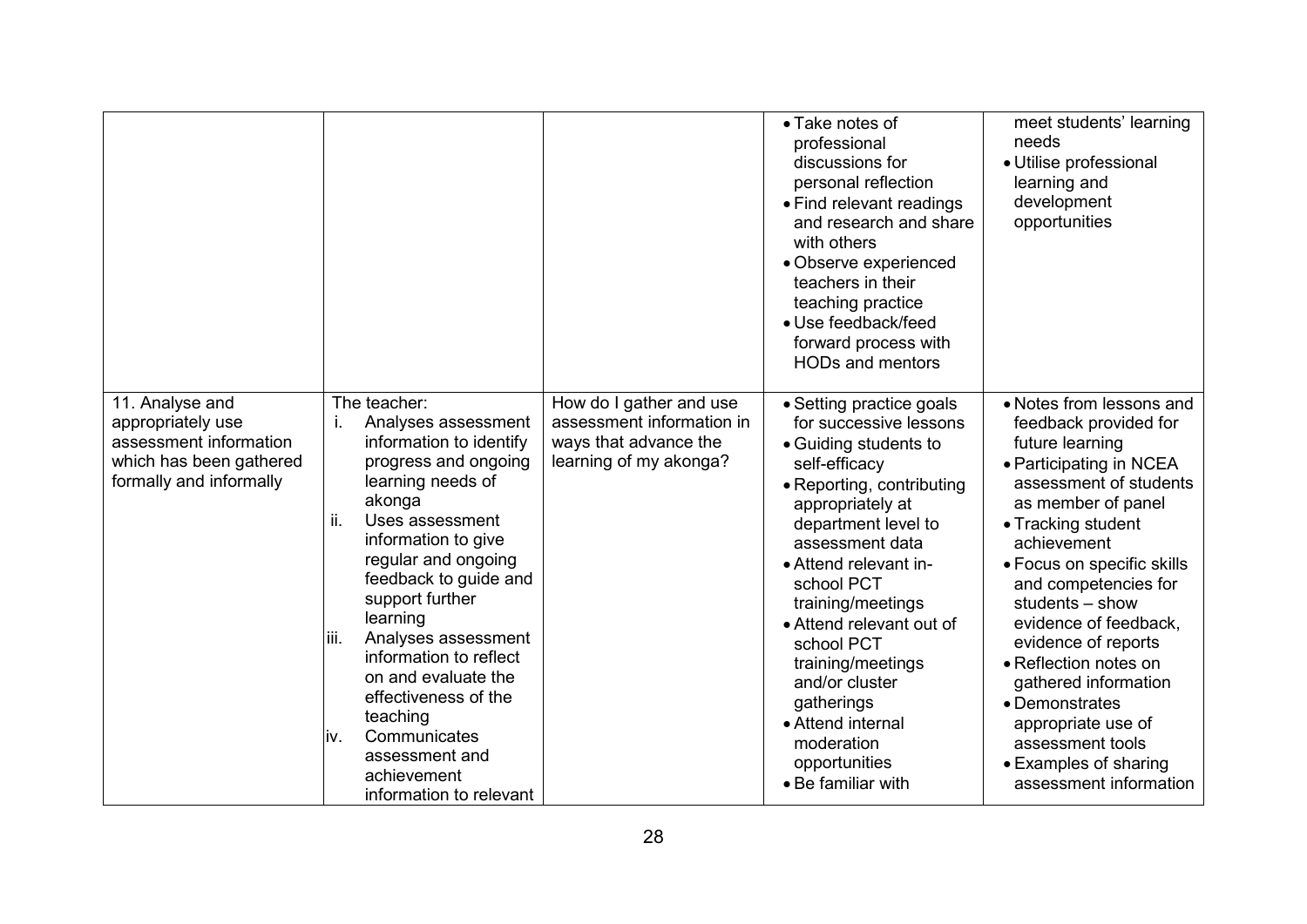|                                                                                                  | members of the<br>learning community<br>Fosters involvement<br>$V_{\odot}$<br>of whanau in the<br>collection and use of<br>information about the<br>learning of akonga.                                                                                                                                                                                                                                                                                    |                                                                                                                  | departmental/school<br>procedures manual and<br>follow the procedures<br>for reporting/filing of<br>results<br>• Use of research and<br>readings to inform<br>teaching practice<br>• Use student voice<br>tools, such as end of<br>unit evaluations<br>• Workshop with<br>colleagues                                | with whānau, teachers<br>and ākonga<br>• Examples of<br>assessment information<br>appropriately recorded<br>· Planning reflects use of<br>assessment as a<br>reflective tool                                                                                                                                                                                                                                                                                                             |
|--------------------------------------------------------------------------------------------------|------------------------------------------------------------------------------------------------------------------------------------------------------------------------------------------------------------------------------------------------------------------------------------------------------------------------------------------------------------------------------------------------------------------------------------------------------------|------------------------------------------------------------------------------------------------------------------|---------------------------------------------------------------------------------------------------------------------------------------------------------------------------------------------------------------------------------------------------------------------------------------------------------------------|------------------------------------------------------------------------------------------------------------------------------------------------------------------------------------------------------------------------------------------------------------------------------------------------------------------------------------------------------------------------------------------------------------------------------------------------------------------------------------------|
| 12. Use critical inquiry and<br>problem-solving effectively<br>in their professional<br>practice | The teacher:<br>Systematically and<br>i.<br>critically engages with<br>evidence and<br>professional literature<br>to reflect on and refine<br>practice<br>ii.<br>Responds<br>professionally to<br>feedback from other<br>members of the<br>learning community<br>liii.<br><b>Critically examines</b><br>their own beliefs.<br>including cultural<br>beliefs, and how they<br>impact on their<br>professional practice<br>and the achievement<br>of akonga. | How do I advance the<br>learning of my akonga<br>through critical inquiry<br>within my professional<br>learning? | • Maintain logs/notes of<br>individual students and<br>reflect on progress<br>• Professional reading<br>• Professional<br>development<br>• Teaching observations<br>and class visits<br>• Professional<br>discussions<br>• Include in lesson<br>planning<br>• Engages in positive<br>dialogue regarding<br>feedback | • Student evaluations<br>• Self-evaluation about<br>students that aren't<br>making progress<br>• Notes and discussions<br>with HOD about<br>students that are not<br>making progress<br>• Visits and regular<br>discussions with HOD<br>• List of professional<br>readings<br>• Feedback from<br>observations<br>• Students are exhibiting<br>high level skills<br>• Students offer a range<br>of opinions<br>• Teacher demonstrates<br>high level approaches<br>• Reflective evaluative |